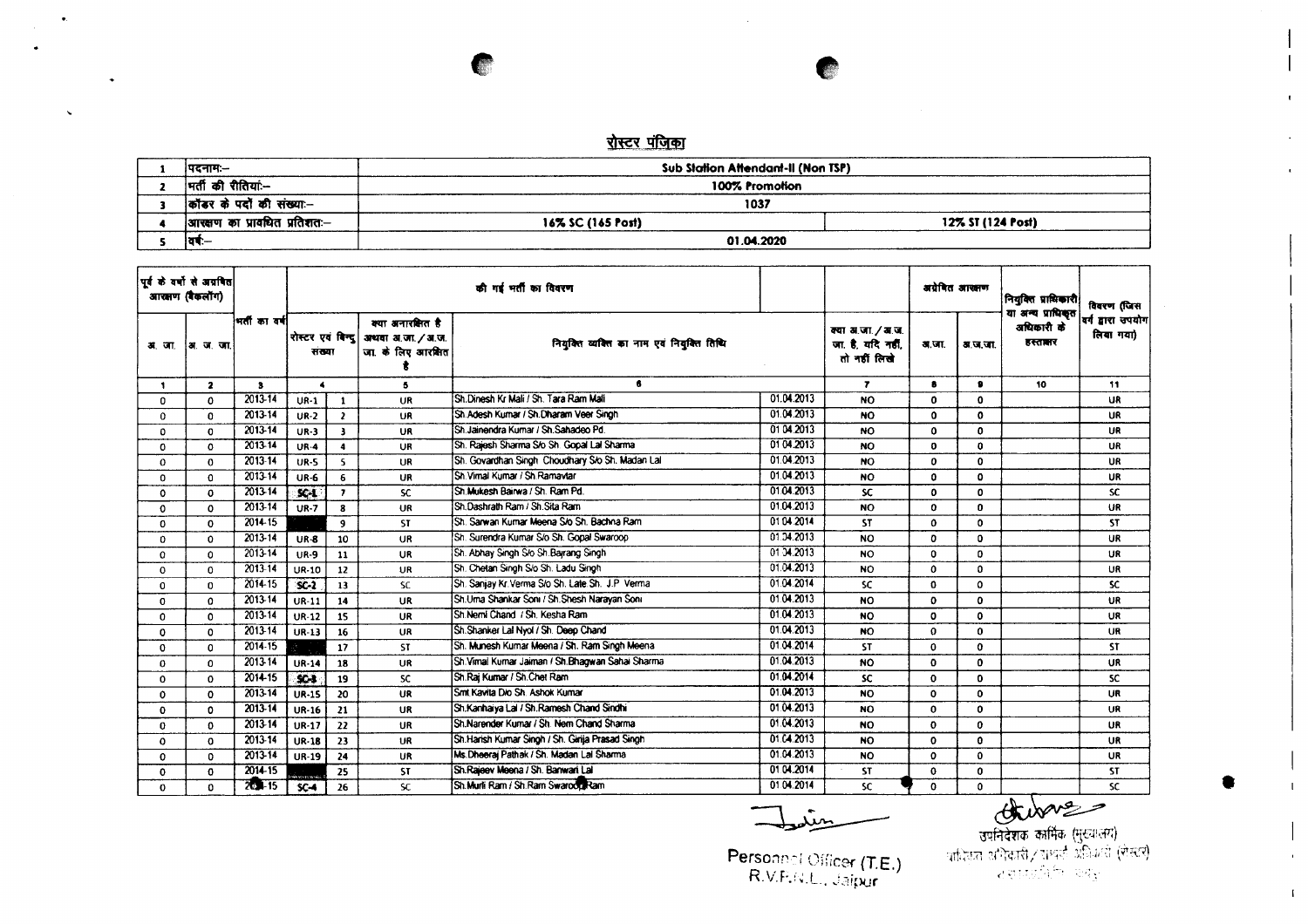|                         | पूर्व के वर्षों से अग्रवित<br>आरक्षण (बैकलॉंग) |                         |                             |                 |                                                              | की गई भर्ती का विवरण<br>♠                              |            |                                                        | अवेबित आरामण |              | नियुक्ति प्रार्थिकियी<br>या अन्य प्राधिकृत | विवरण (जिस                     |
|-------------------------|------------------------------------------------|-------------------------|-----------------------------|-----------------|--------------------------------------------------------------|--------------------------------------------------------|------------|--------------------------------------------------------|--------------|--------------|--------------------------------------------|--------------------------------|
|                         | अर. जा. !अर. ज. जा.                            | भर्ती का वर्ष           | रोस्टर एवं बिन्दु<br>संख्या |                 | क्या अनारबिस्त है<br>अथवा अ.जा. / अ.ज.<br>जा. के लिए आरक्षित | नियंक्ति व्यक्ति का नाम एवं नियुक्ति तिथि              |            | क्या अ.जा. / अ.ज.<br>जा. है. यदि नहीं,<br>तो नहीं लिखे | अ.जा.        | अ.ज.जा.      | अधिकारी के<br>हरराषार                      | वर्ग द्वारा उपयोग<br>लिया गया) |
| $\ddot{\phantom{1}}$    | $\mathbf{z}$                                   | $\overline{\mathbf{3}}$ | $\bullet$                   |                 | 6                                                            | 6                                                      |            | $\overline{7}$                                         | $\bullet$    | ٠            | 10                                         | 11                             |
| $\mathbf{o}$            | $\mathbf{o}$                                   | 2014-15                 | <b>UR-20</b>                | 27              | UR                                                           | Sh. Jaswant Singh S/o Sh. Kishan Kumar                 | 01.04.2014 | <b>NO</b>                                              | $\Omega$     | 0            |                                            | <b>UR</b>                      |
| $\mathbf{o}$            | $\Omega$                                       | 2014-15                 | $UR-21$                     | 28              | UR                                                           | Sh.Pancha Ram S/o.Sh.Kalu Ram                          | 01.04.2014 | <b>NO</b>                                              | $\mathbf{o}$ | 0            |                                            | UR                             |
| $\Omega$                | $\mathbf{o}$                                   | 2014-15                 | <b>UR-22</b>                | 29              | UR                                                           | Sh. Raiendra Prasad Sio Sh. Som Rai                    | 01.04.2014 | <b>NO</b>                                              | $\Omega$     | 0            |                                            | UR                             |
| $\mathbf 0$             | $\mathbf{0}$                                   | 2014-15                 | $UR-23$                     | 30              | UR                                                           | Sh. Kishan Singh S/o Sh.Sohan Singh                    | 01.04.2014 | <b>NO</b>                                              | $\Omega$     | $\mathbf 0$  |                                            | <b>UR</b>                      |
| $\mathbf 0$             | 0                                              | 2014-15                 | <b>UR-24</b>                | 31              | UR                                                           | Sh. Balbir Sirwar S/o Sh. Jai Narayan                  | 01.04.2014 | NO.                                                    | $\mathbf 0$  | $\mathbf{o}$ |                                            | UR                             |
| $\Omega$                | 0                                              | $2014 - 15$             | $SC-5$                      | 32              | $\overline{SC}$                                              | Sh.Prakash Chand Khatik / Sh.Mangi Lal                 | 01.04.2014 | SC.                                                    | $\mathbf{o}$ | $\mathbf 0$  |                                            | SC.                            |
| 0                       | $\mathbf{0}$                                   | 2014-15                 | <b>UR-25</b>                | 33              | UR                                                           | Sh. Ravi Singh Charan S/o Late Sh. Iswar Dan Charan    | 01.04.2014 | <b>NO</b>                                              | $\Omega$     | $\mathbf{o}$ |                                            | <b>UR</b>                      |
| 0                       | $\mathbf{0}$                                   | 2014-15                 |                             | 34              | <b>ST</b>                                                    | Sh.Seeta Ram Meena / Sh.Mahadev Pd                     | 01.04.2014 | <b>ST</b>                                              | $\Omega$     | $\mathbf{0}$ |                                            | <b>ST</b>                      |
| $\mathbf{o}$            | $\mathbf 0$                                    | 2014-15                 | UR-26                       | 35              | UR                                                           | Sh. Jeevan Singh Parmar Sio Sh. Jagannath Singh Parmar | 01.04.2014 | NO.                                                    | $\mathbf{0}$ | $\mathbf{0}$ |                                            | UR                             |
| $\mathbf 0$             | $\Omega$                                       | $2014 - 15$             | <b>UR-27</b>                | $\overline{36}$ | UR                                                           | Sh. Shakti Singh S/o Sh. Sajian Singh                  | 01.04.2014 | <b>NO</b>                                              | 0            | o.           |                                            | <b>UR</b>                      |
| 0                       | $\Omega$                                       | 2014-15                 | <b>UR-28</b>                | 37              | UR                                                           | Sh. Anand Singh S/o Sh. Nathu Singh                    | 01.04.2014 | <b>NO</b>                                              | $\Omega$     | $\mathbf{0}$ |                                            | UR                             |
| $\mathbf{0}$            | $\mathbf 0$                                    | 2014-15                 | SC4                         | 38              | SC.                                                          | Sh.Dharam Pal Meghwal / Sh. Shanker Lal                | 01.04.2014 | <b>SC</b>                                              | $\mathbf 0$  | $\mathbf{o}$ |                                            | SC.                            |
| 0                       | $\mathbf{o}$                                   | $2014 - 15$             | <b>UR-29</b>                | 39              | UR                                                           | Sh. Giriraj Ojha S/o Sh. Shankar Lal Ojha              | 01.04.2014 | <b>NO</b>                                              | $\Omega$     | $\mathbf 0$  |                                            | <b>UR</b>                      |
| $\mathbf 0$             | $\mathbf 0$                                    | 2014-15                 | UR-30                       | 40              | <b>UR</b>                                                    | Sh.Ashok Kumar / Sh.Indra Bali                         | 01.04.2014 | <b>NO</b>                                              | $\mathbf{o}$ | $\mathbf{o}$ |                                            | <b>UR</b>                      |
| $\mathbf{0}$            | $\Omega$                                       | $2014 - 15$             | UR-31                       | 41              | <b>UR</b>                                                    | Sh Mahendra Kumar Soni / Sh.Lal Chand Soni             | 01.04.2014 | NO.                                                    | $\mathbf{o}$ | $\Omega$     |                                            | <b>UR</b>                      |
| $\Omega$                | $\mathbf 0$                                    | 2014-15                 |                             | 42              | <b>ST</b>                                                    | Sh.Dinesh Kumar / Sh.Hans Rai                          | 01.04.2014 | <b>ST</b>                                              | $\mathbf{o}$ | $\mathbf{0}$ |                                            | <b>ST</b>                      |
| $\mathbf{0}$            | $\mathbf 0$                                    | $2014 - 15$             | <b>UR-32</b>                | 43              | UR                                                           | Sh. Mukesh Kumar Sharma / Sh.Mangi Lal                 | 01.04.2014 | NO.                                                    | 0            | $\mathbf 0$  |                                            | UR                             |
| $\mathbf{0}$            | $\mathbf 0$                                    | 2014-15                 | $SC-7$                      | 44              | SC.                                                          | Sh Avalesh Ray / Sh Shiv Lal                           | 01 04:2014 | SC.                                                    | 0            | $\mathbf 0$  |                                            | SC.                            |
| $\mathbf{0}$            | $\mathbf{0}$                                   | 2014-15                 | UR-33                       | 45              | UR                                                           | Sh Suresh Chandra Sen / Sh. Mangi Lal Sen              | 01.04.2014 | <b>NO</b>                                              | $\Omega$     | $\mathbf{0}$ |                                            | UR.                            |
| $\mathbf{0}$            | $\mathbf 0$                                    | $2014 - 15$             | <b>UR-34</b>                | 46              | UR                                                           | Sh. Manohar Lal Kumawat / Sh. Ram Lal                  | 01.04.2014 | <b>NO</b>                                              | 0            | $\mathbf 0$  |                                            | UR                             |
| 0                       | $\mathbf{0}$                                   | 2014-15                 | UR-35                       | 47              | UR                                                           | Sh Devender Ku Sharma / Sh Kailash Chand               | 01.04.2014 | <b>NO</b>                                              | 0            | $\mathbf 0$  |                                            | UR                             |
| 0                       | $\Omega$                                       | $2014 - 15$             | UR-36                       | 48              | UR                                                           | Sh.Har Preet Singh / Sh. Har Phool Singh               | 01.04.2014 | <b>NO</b>                                              | $\mathbf{0}$ | $\circ$      |                                            | UR                             |
| $\mathbf 0$             | $\mathbf 0$                                    | 2014-15                 | <b>UR-37</b>                | 49              | UR                                                           | Sh. Rai Vishal Sharma / Sh. Shankar Prasad Sharma      | 01.04.2014 | <b>NO</b>                                              | $\Omega$     | $\Omega$     |                                            | <b>UR</b>                      |
| $\mathbf 0$             | $\mathbf 0$                                    | 2014.15                 |                             | 50              | ST                                                           | Sh.Chotu Lai Meena / Sh.Ram Hari                       | 01.04.2014 | <b>ST</b>                                              | $\mathbf{0}$ | Ð            |                                            | <b>ST</b>                      |
| $\Omega$                | $\mathbf{0}$                                   | $2014 - 15$             | <b>SCAR</b>                 | 51              | <b>SC</b>                                                    | Sh Kailash Chand Jatav / Sh Lakhan Ram                 | 01.04.2014 | SC.                                                    | $\mathbf o$  | O            |                                            | <b>SC</b>                      |
| $\mathbf{o}$            | $\Omega$                                       | 2014-15                 | <b>UR-38</b>                | 52              | <b>UR</b>                                                    | Sh. Bhajan Lal / Sh. Pragya Ram                        | 01.04.2014 | NO.                                                    | $\mathbf{o}$ | $\mathbf{0}$ |                                            | UR                             |
| $\mathbf 0$             | 0                                              | $2014 - 15$             | <b>UR-39</b>                | 53              | UR                                                           | Sh. Ratan Lal Kumhar / Sh. Payar Chand                 | 01.04.2014 | NO.                                                    | 0            | $\mathbf 0$  |                                            | UR                             |
| $\mathbf{o}$            | $\mathbf{o}$                                   | 2014-15                 | <b>UR-40</b>                | 54              | UR                                                           | Sh.Bheem Singh / Sh.Ram Bhajan                         | 01.04.2014 | <b>NO</b>                                              | $\Omega$     | $\mathbf 0$  |                                            | UR                             |
| 0                       | $\mathbf{0}$                                   | 2014-15                 | <b>UR-41</b>                | 55              | UR                                                           | Sh.Chattar Pal Singh / Sh.Satish Chandra               | 01.04.2014 | NO.                                                    | $\mathbf{0}$ | $\bullet$    |                                            | UR                             |
| $\Omega$                | 0                                              | 2014.15                 | <b>UR-42</b>                | 56              | <b>UR</b>                                                    | Sh Raiender Kumawat / Sh Paras Ram Kumawat             | 01.04.2014 | <b>NO</b>                                              | $\mathbf{o}$ | $\mathbf{o}$ |                                            | UR                             |
|                         | 0                                              | $2014 - 15$             | <b>COS</b>                  | 57              | <b>SC</b>                                                    | Miss Anuradha Kumari D /o Sh. Ram Laxman               | 01.04.2014 | SC.                                                    | $\mathbf{0}$ | $\mathbf{o}$ |                                            | <b>SC</b>                      |
| $\circ$                 | $\mathbf{o}$                                   | $2014 - 15$             | UR-43                       | 58              | UR                                                           | Sh.Mukesh Kumar / Sh.Ramawatar                         | 01.04.2014 | <b>NO</b>                                              | $\mathbf{0}$ | 0            |                                            | UR                             |
| $\mathbf 0$<br>$\Omega$ | 0                                              | 2014-15                 |                             | 59              | <b>ST</b>                                                    | Sh. Mohan Meena / Sh. Mathura Pd Meena                 | 01.04.2014 | <b>ST</b>                                              | $\mathbf 0$  | $\mathbf{o}$ |                                            | <b>ST</b>                      |
| $\Omega$                | 0                                              | 2014-15                 | <b>UR-44</b>                | 60              | <b>UR</b>                                                    | Sh Sunil Kumar / Sh Ramesh Chand                       | 01.04.2014 | NO.                                                    | $\mathbf 0$  | $\mathbf{o}$ |                                            | UR                             |
| $\mathbf{o}$            | $\mathbf{o}$                                   | 2014-15                 | <b>UR-45</b>                | 61              | UR                                                           | Sh. Bhagwati Lal Kumawat / Sh. Heera Lal               | 01.04.2014 | NO.                                                    | $\mathbf{0}$ | 0            |                                            | <b>UR</b>                      |

▲

 $\boldsymbol{\epsilon}$ 

 $\bullet$ 

 $\sim$ 

 $\bullet$ 

Personnel Officer (T.E.)<br>R.V.P.N.L., Jaipur J

 $\sim$ 

 $\overline{1}$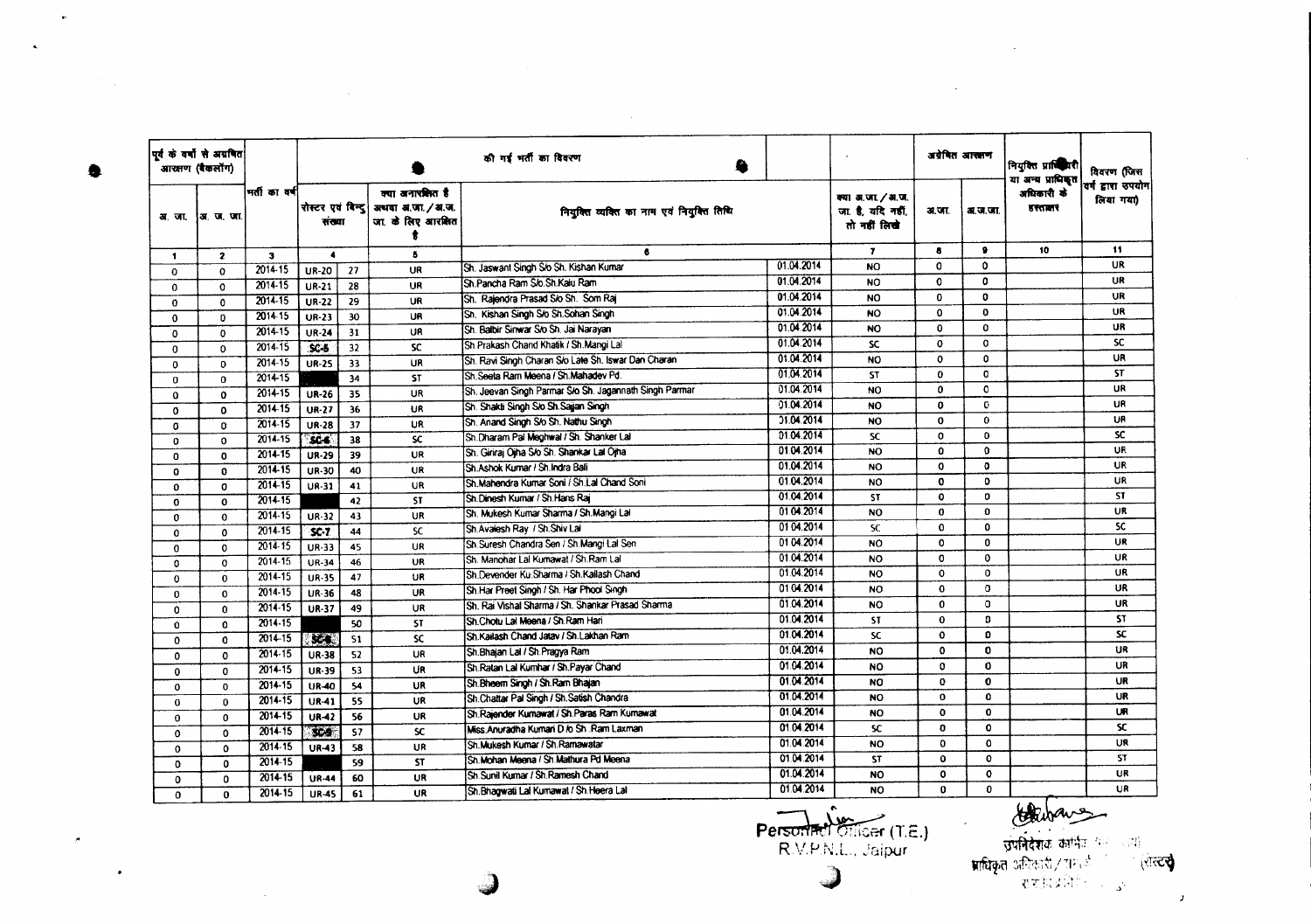

i<br>Santa

|              | <br> पूर्वकं वर्षों से अग्रवित<br>आखाण (बैकलॉग) |               |                      |    |                                                                              | की गई भर्ती का विवरण                         |            |                                                        |              | अग्रेमित आरामण | नियुक्ति प्राधिकारी                         | विवरण (जिस                   |
|--------------|-------------------------------------------------|---------------|----------------------|----|------------------------------------------------------------------------------|----------------------------------------------|------------|--------------------------------------------------------|--------------|----------------|---------------------------------------------|------------------------------|
| अ. जा.       | अ. ज. जा.                                       | भर्ती का वर्ष | सख्या                |    | क्या अनारशित है<br>रोस्टर एवं विन्दु अध्यया अ.जा. / अ.ज.<br>जा. के लिए आरमित | नियुक्ति व्यक्ति का नाम एवं नियुक्ति तिथि    |            | क्या अ.जा. / अ.ज.<br>जा. है, यदि नहीं,<br>तो नहीं लिखे | अ.जा.        | अ.ज.जा.        | या अन्य प्राधिकृत<br>अधिकारी के<br>डरराक्षर | बर्ग हारा उपयोग<br>लिया गया) |
| $\mathbf{1}$ | $\overline{\mathbf{z}}$                         | з             | $\blacktriangleleft$ |    | 5                                                                            | 6                                            |            | $\mathbf{7}$                                           | $\bullet$    | $\bullet$      | 10                                          | 11                           |
| 0            | $\mathbf{o}$                                    | 2014-15       | <b>UR-46</b>         | 62 | UR                                                                           | Sh.Sanjay Singh Rathore / Sh.Ram Singh       | 01.04.2014 | <b>NO</b>                                              | 0            | $\mathbf 0$    |                                             | <b>UR</b>                    |
| $\mathbf 0$  | $\mathbf{0}$                                    | 2014-15       | $SC-10$              | 63 | SC.                                                                          | Sh. Bhanwar Lal Raiger / Sh. Chittar Mal     | 01.04.2014 | SC.                                                    | $\Omega$     | $\Omega$       |                                             | SC.                          |
| $\bf{0}$     | $\Omega$                                        | $2014 - 15$   | <b>UR-47</b>         | 64 | UR                                                                           | Sh.Ghanshyam Singh / Sh.Bhim Singh           | 01.04.2014 | <b>NO</b>                                              | $\Omega$     | $\mathbf{o}$   |                                             | <b>UR</b>                    |
| $\mathbf 0$  | $\Omega$                                        | 2014.15       | <b>UR-48</b>         | 65 | <b>UR</b>                                                                    | Sh.Dharmender Ku.Kumawat / Sh.Onkar Lal      | 01.04.2014 | <b>NO</b>                                              | $\mathbf 0$  | $\mathbf{0}$   |                                             | UR                           |
| $\mathbf{o}$ | $\mathbf{0}$                                    | 2014-15       | <b>UR-49</b>         | 66 | UR                                                                           | Sh. Mukesh Kumar / Sh. Ramesh Chand          | 01:34.2014 | NO                                                     | $\Omega$     | $\bf{0}$       |                                             | <b>UR</b>                    |
| $\circ$      | $\mathbf 0$                                     | 2014-15       |                      | 67 | <b>ST</b>                                                                    | Sh.Pawan Kumar / Sh.Uday Singh               | 01:04:2014 | ST                                                     | $\mathbf{o}$ | $\mathbf{0}$   |                                             | <b>ST</b>                    |
| $\Omega$     | $\Omega$                                        | $2014 - 15$   | <b>UR-50</b>         | 68 | UR                                                                           | Sh.Anil Kumar Meel / Sh.Phool Singh          | 01:04:2014 | <b>NO</b>                                              | $\Omega$     | $\mathbf{0}$   |                                             | <b>UR</b>                    |
| $\Omega$     | $\mathbf{0}$                                    | $2014 - 15$   | $SC-11$              | 69 | SC.                                                                          | Sh. Satish Kumar Jatav / Sh Yad Ram Jatav    | 01.34.2014 | <b>SC</b>                                              | 0            | 0              |                                             | SC.                          |
| $\mathbf 0$  | 0                                               | $2014 - 15$   | <b>UR-51</b>         | 70 | UR                                                                           | Sh.Kishan Singh / Sh.Pratap Singh            | 01.34.2014 | NO                                                     | $\Omega$     | $\mathbf 0$    |                                             | <b>UR</b>                    |
| $\bf{0}$     | $\mathbf{0}$                                    | 2014-15       | <b>UR-52</b>         | 71 | <b>UR</b>                                                                    | Sh. Vikas Kumar / Sh. Bhup Singh             | 01.04.2014 | <b>NO</b>                                              | 0            | $\mathbf{o}$   |                                             | <b>UR</b>                    |
| $\Omega$     | $\mathbf{0}$                                    | 2014-15       | <b>UR-53</b>         | 72 | UR                                                                           | Sh.Sattu Singh / Sh.Madan Singh              | 01.04.2014 | <b>NO</b>                                              | $\Omega$     | $\mathbf{0}$   |                                             | <b>UR</b>                    |
| $\Omega$     | 0                                               | 2014-15       | <b>UR-54</b>         | 73 | UR                                                                           | Sh Yogesh Ku Tiwari / Sh.Om Prakash          | 01.34.2014 | <b>NO</b>                                              | $\Omega$     | $\mathbf{o}$   |                                             | <b>UR</b>                    |
| $\Omega$     | $\mathbf{o}$                                    | 2014-15       | UR-SS                | 74 | <b>UR</b>                                                                    | Sh Raju Kumar / Sh. Bish Ram                 | 01.04.2014 | <b>NO</b>                                              | $\Omega$     | $\mathbf{o}$   |                                             | UR                           |
| $\mathbf 0$  | $\Omega$                                        | $2014 - 15$   |                      | 75 | <b>ST</b>                                                                    | Sh.Babloo Meena / Sh.Bakshi Ram Meena        | 01:34.2014 | <b>ST</b>                                              | $\Omega$     | $\mathbf{o}$   |                                             | <b>ST</b>                    |
| 0            | $\mathbf{0}$                                    | 2014.15       | $SC-12$              | 76 | <b>SC</b>                                                                    | Sh Rakesh Jatav / Sh Hori Lal                | 01.04.2014 | <b>SC</b>                                              | 0            | 0              |                                             | <b>SC</b>                    |
| $\mathbf 0$  | $\mathbf{0}$                                    | 2014-15       | <b>UR-56</b>         | 77 | <b>UR</b>                                                                    | Sh Ramesh Kumar / Sh Prithvi Rai             | 01.04.2014 | <b>NO</b>                                              | $\mathbf 0$  | $\Omega$       |                                             | <b>UR</b>                    |
| 0            | $\mathbf{0}$                                    | 2014-15       | <b>UR-57</b>         | 78 | <b>UR</b>                                                                    | Sh Girish Chand Tiwari / Sh Ganga Dutt       | 01.04.2014 | <b>NO</b>                                              | $\Omega$     | $\mathbf{o}$   |                                             | <b>UR</b>                    |
| $\mathbf{0}$ | 0                                               | $2014 - 15$   | <b>UR-58</b>         | 79 | <b>UR</b>                                                                    | Sh.Ram Rai Dhakad / Sh.Pratap Dhakad         | 01.34.2014 | <b>NO</b>                                              | $\mathbf{0}$ | $\mathbf 0$    |                                             | <b>UR</b>                    |
| 0            | $\mathbf 0$                                     | $2014 - 15$   | <b>UR-59</b>         | 80 | <b>UR</b>                                                                    | Sh Sadat Rakesh Bhai / Sh Bhaktna Bhai Sadat | 01.04.2014 | <b>NO</b>                                              | 0            | O              |                                             | <b>UR</b>                    |
| $\Omega$     | $\Omega$                                        | 2014-15       | <b>UR-60</b>         | 81 | <b>UR</b>                                                                    | Sh Anil Kumar Mishra / Sh. Hari Har Mishra   | 01.04.2014 | <b>NO</b>                                              | $\Omega$     | $\mathbf 0$    |                                             | <b>UR</b>                    |
| $\mathbf{0}$ | $\mathbf{0}$                                    | 2014-15       | $SC-13$              | 82 | SC                                                                           | Sh.Sunil Kumar / Sh.Ram Khiladi              | 01:04:2014 | <b>SC</b>                                              | $\Omega$     | $\mathbf{0}$   |                                             | <b>SC</b>                    |
| $\mathbf 0$  | $\Omega$                                        | 2014-15       | UR-61                | 83 | UR                                                                           | Sh. Vishvendra Singh / Sh. Vijay Kumar       | 01.34.2014 | NO <sub>1</sub>                                        | $\mathbf 0$  | $\mathbf{o}$   |                                             | UR                           |
| $\mathbf 0$  | $\mathbf{0}$                                    | 2014-15       |                      | 84 | <b>ST</b>                                                                    | Sh.Nahane Ram Meena / Sh.Lhore Ram Meena     | 01.04.2014 | <b>ST</b>                                              | $\Omega$     | 0              |                                             | <b>ST</b>                    |
| $\mathbf 0$  | 0                                               | 2014-15       | <b>UR-62</b>         | 85 | <b>UR</b>                                                                    | Sh Kamlesh Kumar / Sh Bhagwati Lai           | 01.04.2014 | <b>NO</b>                                              | $\mathbf{0}$ | $\Omega$       |                                             | <b>UR</b>                    |
| 0            | 0                                               | 2014.15       | <b>UR-63</b>         | 86 | <b>UR</b>                                                                    | Sh Manoj Kumar Soni / Sh.Laxmi Narayan       | 01.04.2014 | NO <sub>1</sub>                                        | 0            | 0              |                                             | UR                           |
| $\mathbf 0$  | 0                                               | 2014-15       | UR-64                | 87 | UR                                                                           | Sh Ashish Kumar Singh / Sh Amar Nath Singh   | 01.04.2014 | NO                                                     | $\Omega$     | 0              |                                             | UR                           |
| 0            | 0                                               | 2014-15       | $SC-14$              | 88 | SC                                                                           | Sh.Harveer Singh / Sh.Manohari               | 01.04.2014 | <b>SC</b>                                              | $\mathbf 0$  | $\Omega$       |                                             | <b>SC</b>                    |
| 0            | $\mathbf{0}$                                    | 2014-15       | UR-65                | 89 | UR                                                                           | Sh. Lakhvinder Singh / Sh. Jagan Nath        | 01.04.2014 | NO                                                     | 0            | $\mathbf 0$    |                                             | UR                           |
| $\Omega$     | $\mathbf{0}$                                    | $2014 - 15$   | UR-66                | 90 | UR                                                                           | Sh. Ravi Sharma / Sh. Ratan Lal              | 01.04.2014 | NO <sub>1</sub>                                        | $\Omega$     | $\mathbf 0$    |                                             | <b>UR</b>                    |
| $\Omega$     | $\Omega$                                        | 2014-15       | <b>UR-67</b>         | 91 | UR                                                                           | Sh Sita Ram Kumawat / Sh Lala Ram            | 01.34.2014 | NO                                                     | $\mathbf{0}$ | $\Omega$       |                                             | UR                           |
| 0            | $\Omega$                                        | $2014 - 15$   |                      | 92 | <b>ST</b>                                                                    | Sh.Jagdish Pd.Meena / Sh.Kalyan Sahay        | 01.04.2014 | <b>ST</b>                                              | $\mathbf 0$  | $\mathbf o$    |                                             | <b>ST</b>                    |
| $\mathbf 0$  | $\Omega$                                        | 2014-15       | <b>UR-68</b>         | 93 | UR                                                                           | Sh. Moti Lai Saini / Sh. Mahesh Ram Saini    | 01.34.2014 | NO                                                     | $\mathbf{0}$ | $\Omega$       |                                             | UR                           |
| $\mathbf 0$  | 0                                               | 2014-15       | $x - 15$             | 94 | SC.                                                                          | Sh.Om Prakash / Sh.Pabu Ram                  | 01.04.2014 | <b>SC</b>                                              | $\mathbf 0$  | $\mathbf{0}$   |                                             | <b>SC</b>                    |
| $\mathbf{0}$ | $\mathbf 0$                                     | 2014-15       | UR-69                | 95 | <b>UR</b>                                                                    | Sh Pawan Kumar Gour / Sh Jyoti Pd Sharma     | 01.04.2014 | <b>NO</b>                                              | 0            | $\mathbf 0$    |                                             | <b>UR</b>                    |
| $\mathbf{o}$ | $\mathbf{0}$                                    | 2014-15       | <b>UR-70</b>         | 96 | <b>UR</b>                                                                    | Sh.Arvind Kumar Dubey / Sh Ram Kripal        | 01.04.2014 | <b>NO</b>                                              | $\mathbf 0$  | $\mathbf{o}$   |                                             | <b>UR</b>                    |
|              |                                                 |               |                      |    |                                                                              |                                              | $-2c-$     |                                                        |              |                | jave                                        |                              |

 $\mathcal{A}$ 

 $\ddot{\mathbf{v}}$ 

 $\omega$ 

يتنبي

**TANK** 

Personnel Officer (T.E.)<br>R.V.P.N L., Jaipur

स्टब्स्टर (मुख्यातय)<br>- उपनिदेशक कार्मिक (मुख्यातय)<br>- राजाविद्यानीति, फ्रापुर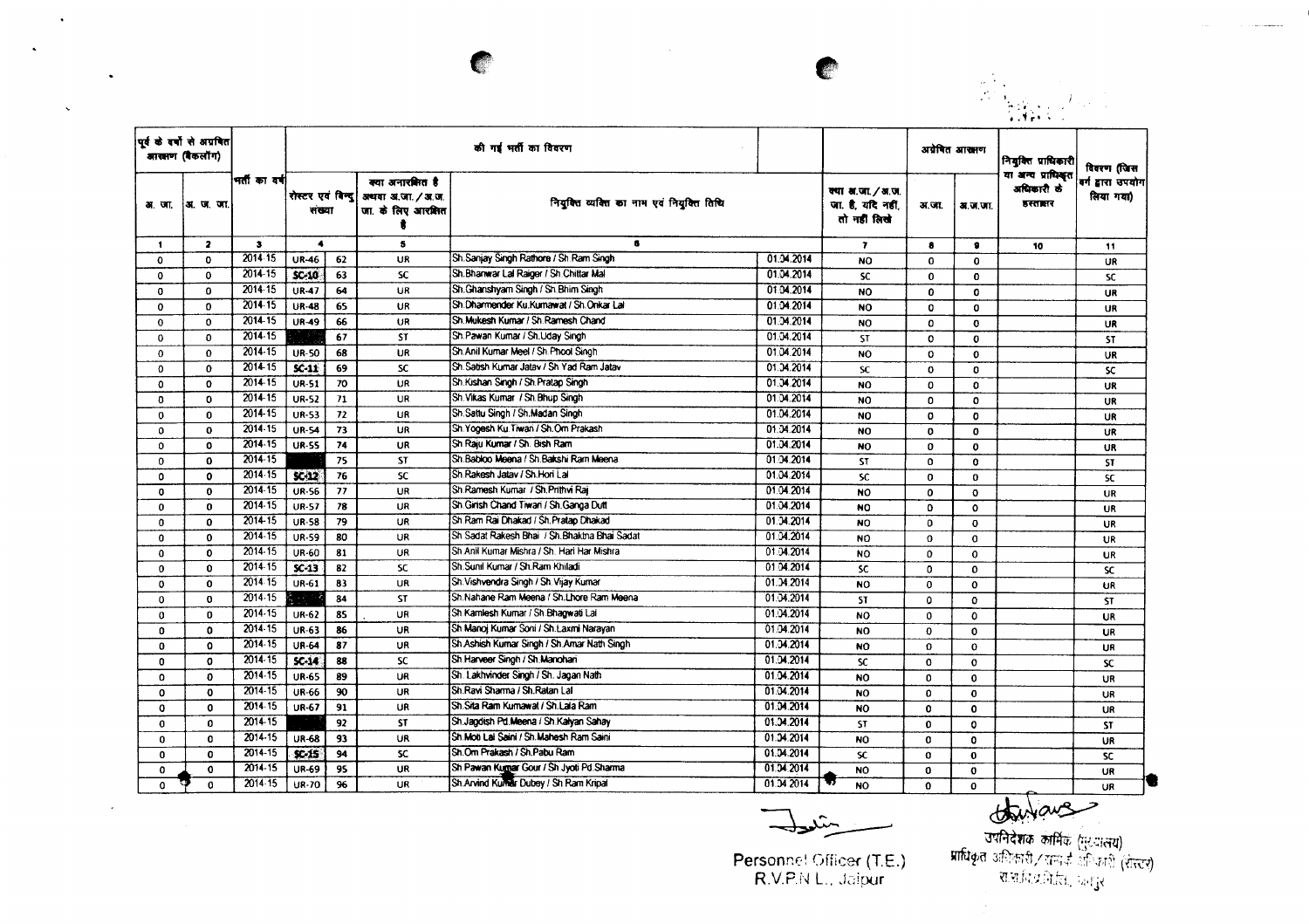|              | पूर्व के वर्षों से अग्रवित<br>अनुजूण (रैकलॉग) |              |                            |     |                                                            | की गई भर्ती का विवरण<br>वि                                    | 4          |                                                     | अग्रेषित आरतण |              | नियुक्ति प्राधिकारी<br>वा अन्य प्राधिकृत | विवरण (जिस                     |
|--------------|-----------------------------------------------|--------------|----------------------------|-----|------------------------------------------------------------|---------------------------------------------------------------|------------|-----------------------------------------------------|---------------|--------------|------------------------------------------|--------------------------------|
| अज्ञा        | अ.ज.ज.                                        | मती का वर्ष  | रोस्टर एवं विन्द<br>संख्या |     | क्या अनारमित है<br>अथवा अ.जा. / अ.ज.<br>जा. के लिए आरक्षित | नियुक्ति व्यक्ति का नाम एवं नियुक्ति तिथि                     |            | क्या अ.जा./अ.ज.<br>जा है, यदि नहीं,<br>तो नहीं लिखे | अ.जा.         | अ.ज.ज.       | अधिकारी के<br>डस्तालर                    | बर्ग द्वारा उपयोग<br>लिया गया) |
| 1            | $\overline{\mathbf{2}}$                       | $\mathbf{3}$ | $\blacktriangleleft$       |     | $\mathbf{5}$                                               | 6                                                             |            | $\mathbf{r}$                                        | $\bullet$     | ٠            | 10                                       | 11                             |
| $\mathbf 0$  | $\mathbf 0$                                   | 2015-16      |                            | 97  | <b>ST</b>                                                  | Sh. Hari Shankar Meena / Sh. Chotu Lal Meena                  | 01.04.2015 | <b>ST</b>                                           | $\mathbf{o}$  | $\mathbf 0$  |                                          | <b>ST</b>                      |
| 0            | $\Omega$                                      | 2014.15      | UR-71                      | 98  | UR                                                         | Sh.Mithu Lai Kumawat / Sh.Pyar Chand                          | 01.04.2014 | NO                                                  | $\Omega$      | $\Omega$     |                                          | UR.                            |
| 0            | $\mathbf 0$                                   | 2014-15      | $SC-16$                    | 99  | <b>SC</b>                                                  | Sh.Daulat Ram Sargra / Sh.Champa Lal                          | 01.04.2014 | <b>SC</b>                                           | 0             | $\circ$      |                                          | SC.                            |
| 0            | 0                                             | $2014 - 15$  | UR-72                      | 100 | UR                                                         | Sh.Mahender Singh / Sh.Jatan Singh                            | 01.04.2014 | <b>NO</b>                                           | $\Omega$      | $\mathbf 0$  |                                          | <b>UR</b>                      |
| O            | 0                                             | 201415       | <b>UR-73</b>               | 101 | UR                                                         | Sh.Prajapati Jayas Kumar / Sh.Chatur Bhai                     | 01.04.2014 | NO                                                  | 0             | $\Omega$     |                                          | UR.                            |
| $\mathbf 0$  | $\mathbf 0$                                   | $2014 - 15$  | <b>UR-74</b>               | 102 | <b>UR</b>                                                  | Sh. Vikas Jain / Sh. Ajeet Kumar Jain                         | 01.04.2014 | <b>NO</b>                                           | $\mathbf{0}$  | $\mathbf{o}$ |                                          | UR.                            |
| $\mathbf 0$  | $\mathbf{0}$                                  | $2014 - 15$  | <b>UR-75</b>               | 103 | <b>UR</b>                                                  | Sh Dinesh Kumar Prajapati / Sh Kumhai Ram                     | 01.04.2014 | <b>NO</b>                                           | $\Omega$      | $\mathbf{o}$ |                                          | UR.                            |
| $\mathbf 0$  | 0                                             | 2014-15      | UR-76                      | 104 | UR.                                                        | Sh. Vinay Kaushik / Sh. Shri Mohan Sharma                     | 01.04.2014 | <b>NO</b>                                           | $\Omega$      | $\mathbf{O}$ |                                          | UR.                            |
| $\mathbf 0$  | $\mathbf 0$                                   | 2014-15      | <b>UR-77</b>               | 105 | <b>UR</b>                                                  | Sh.Khardi Nanda Bahen / Sh.Mav Ji Bhai                        | 01.04.2014 | <b>NO</b>                                           | 0             | $\circ$      |                                          | UR.                            |
| $\mathbf 0$  | $\Omega$                                      | 2014-15      | <b>UR-78</b>               | 106 | <b>UR</b>                                                  | Sh.Sundar Singh / Sh.Hari Villas                              | 01.04.2014 | <b>NO</b>                                           | $\Omega$      | $\mathbf{o}$ |                                          | UR                             |
| 0            | $\mathbf 0$                                   | 2014.15      | $SC-17$                    | 107 | SC.                                                        | Sh. Mukesh Kumar Jatav / Sh. Ram Pratap                       | 01.04.2014 | <b>SC</b>                                           | $\mathbf{0}$  | $\mathbf 0$  |                                          | SC.                            |
| $\mathbf 0$  | $\mathbf 0$                                   | $2014 - 15$  | <b>UR-79</b>               | 108 | <b>UR</b>                                                  | Sh.K.Adi Narayan / Sh.K.Dharma Rao                            | 01.04.2014 | <b>NO</b>                                           | $\mathbf{0}$  | $\mathbf{0}$ |                                          | UR                             |
| $\mathbf{o}$ | $\Omega$                                      | $2015 - 16$  |                            | 109 | <b>ST</b>                                                  | Sh.Narendra Kumar Meena / Sh.Rang Lal                         | 01.04.2015 | <b>ST</b>                                           | $\mathbf{0}$  | $\Omega$     |                                          | <b>ST</b>                      |
| $\circ$      | o                                             | 2014-15      | <b>UR-80</b>               | 110 | UR                                                         | Sh.Shiv Pd. / Sh.Ramesh Chand                                 | 01.04.2014 | <b>NO</b>                                           | 0             | 0            |                                          | UR.                            |
| 0            | 0                                             | 2014-15      | UR-81                      | 111 | UR                                                         | Sh. Raju Kumar Chobey / Sh. Har Dev Narain                    | 01.04.2014 | <b>NO</b>                                           | $\mathbf{O}$  | $\mathbf 0$  |                                          | UR.                            |
| $\mathbf 0$  | 0                                             | 2014-15      | UR-81                      | 112 | <b>UR</b>                                                  | Sh.Nand Kishore Saini / Sh.Sagar Mal                          | 01.04.2014 | NO.                                                 | $\mathbf{o}$  | $\mathbf 0$  |                                          | UR                             |
| 0            | $\mathbf 0$                                   | 2015-16      | $SC-18$                    | 113 | SC.                                                        | Sh. Gordhan Lal S/o Sh. Bhagu ji                              | 01.04.2015 | <b>SC</b>                                           | $\mathbf{0}$  | $\mathbf{0}$ |                                          | SC.                            |
| 0            | $\Omega$                                      | $2014 - 15$  | <b>UR-83</b>               | 114 | UR                                                         | Sh.Katara Kanti Lal / Sh.Katara Nanjii Bhai Manji Bhai        | 01.04.2014 | NO.                                                 | 0             | 0            |                                          | UR.                            |
| $\Omega$     | $\Omega$                                      | $2014 - 15$  | <b>UR-84</b>               | 115 | UR                                                         | Sh Amit Kumar Sharma / Sh. Sed Mal Sharma                     | 01.04.2014 | NO.                                                 | 0             | $\mathbf{0}$ |                                          | UR.                            |
| O            | $\mathbf{0}$                                  | 2014-15      | <b>UR-85</b>               | 116 | UR                                                         | Sh.Manoj Kumar Singh / Sh.Markandey Singh                     | 01.04.2014 | <b>NO</b>                                           | 0             | 0            |                                          | UR                             |
| $\bf{0}$     | $\mathbf 0$                                   | 2015-16      |                            | 117 | ST                                                         | Sh.Om Prakash Meena / Sh.Heera Lal                            | 01.04.2015 | <b>ST</b>                                           | 0             | $\mathbf 0$  |                                          | <b>ST</b>                      |
| $\mathbf{o}$ | $\Omega$                                      | 2014-15      | <b>UR-86</b>               | 118 | <b>UR</b>                                                  | Sh.Ashok Kumar Pandey / Sh.Prem Narayan Pandey                | 01.04.2014 | <b>NO</b>                                           | 0             | $\mathbf{0}$ |                                          | UR                             |
| 0            | 0                                             | 2015-16      | $SC-19$                    | 119 | SC.                                                        | Sh. Viri Singh / Sh. Soran Singh                              | 01.04.2015 | <b>SC</b>                                           | 0             | $\mathbf{0}$ |                                          | SC                             |
| $\mathbf{o}$ | $\circ$                                       | 2014.15      | UR-87                      | 120 | <b>UR</b>                                                  | Sh. Baranda Bipan Kumar Laxman Bhai / Sh. Baranda Laxman Bhai | 01.04.2014 | <b>NO</b>                                           | $\mathbf{0}$  | $\mathbf 0$  |                                          | UR                             |
| $\mathbf o$  | $\Omega$                                      | 2014-15      | <b>UR-88</b>               | 121 | <b>UR</b>                                                  | Sh.Patel Sanjay Kumar / Sh.Patel Dahya Lal Parshotam Das      | 01.04.2014 | NO.                                                 | 0             | $\bf{0}$     |                                          | UR                             |
| 0            | $\mathbf 0$                                   | 2014-15      | UR-89                      | 122 | <b>UR</b>                                                  | Sh Naveen Ku Goyal / Sh Ram Dayal                             | 01.04.2014 | NO.                                                 | $\mathbf{o}$  | $\mathbf{o}$ |                                          | UR                             |
| $\mathbf 0$  | 0                                             | 2014-15      | <b>UR-90</b>               | 123 | UR                                                         | Sh.Rajesh Kumar / Sh. Atar Singh                              | 01.04.2014 | <b>NO</b>                                           | $\bullet$     | $\mathbf 0$  |                                          | UR                             |
| $\mathbf{o}$ | $\Omega$                                      | 2014-15      | UR-91                      | 124 | UR                                                         | Sh.Om Prakash Patidar / Sh.Devi Lal                           | 01.04.2014 | <b>NO</b>                                           | $\Omega$      | $\mathbf{0}$ |                                          | UR                             |
| 0            | $\Omega$                                      | 2015-16      |                            | 125 | <b>ST</b>                                                  | Sh.Babu Lal Meena / Sh.Prabhu Dayal                           | 01.04.2015 | <b>ST</b>                                           | $\mathbf{O}$  | $\mathbf{0}$ |                                          | <b>ST</b>                      |
| O            | $\mathbf{o}$                                  | 2015-16      | $\mathbf{V}(\cdot)$        | 126 | <b>SC</b>                                                  | Sh Jugal Kishore / Sh Suwa Lal Bairwa                         | 01.04.2015 | SC.                                                 | $\mathbf{0}$  | $\mathbf{0}$ |                                          | SC.                            |
| O            | $\mathbf{o}$                                  | 2014-15      | <b>UR-92</b>               | 127 | UR                                                         | Sh.Durg Singh / Sh. Bijendra Singh                            | 01.04.2014 | <b>NO</b>                                           | $\mathbf{0}$  | $\mathbf{0}$ |                                          | UR                             |
| $\mathbf{o}$ | $\Omega$                                      | 2014.15      | <b>UR-93</b>               | 128 | UR                                                         | Sh.Surendra Kumar / Sh.Dheer Singh                            | 01.04.2014 | <b>NO</b>                                           | $\mathbf{0}$  | 0            |                                          | UR                             |
| 0            | 0                                             | 2015-16      | <b>UR-94</b>               | 129 | UR                                                         | Sh. Roshan Lal Prajapati S/o Sh. Bhoora Lal                   | 01.04.2015 | NO                                                  | $\mathbf 0$   | 0            |                                          | UR                             |
| 0            | $\Omega$                                      | 2015-16      | <b>UR-95</b>               | 130 | UR                                                         | Sh.Sushil Agarwal S/o. Sh.Sita Ram                            | 01.04.2015 | <b>NO</b>                                           | 0             | 0            |                                          | <b>UR</b>                      |
| $\Omega$     | $\Omega$                                      | 2015-16      | <b>UR-96</b>               | 131 | <b>UR</b>                                                  | Sh Vijay Arora S/o Sh Rajendra Singh                          | 01.04.2015 | <b>NO</b>                                           | 0             | 0            |                                          | <b>UR</b>                      |

 $\sim$ 

 $\mathbf{v}$ 

 $\mathcal{A}$ 

 $\bullet$ 

 $\ddot{\phantom{a}}$ 

Personnel Lincor (T.E.)  $\overline{\phantom{0}}$ 

 $\sim 100$ 

and Company of the Company of the Company of the Company (1983)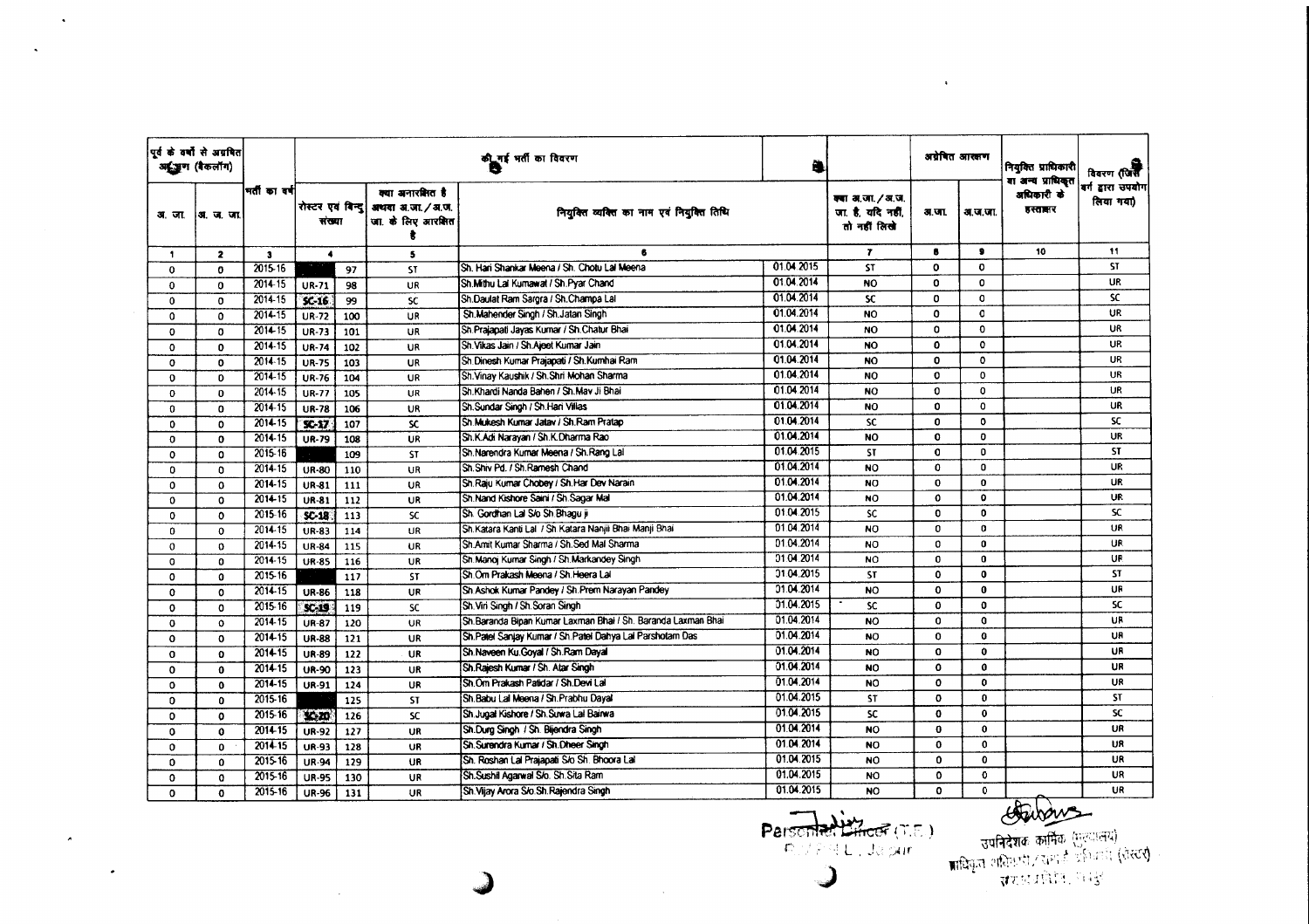

 $\sim 100$  km s  $^{-1}$ 

 $\sim 10^{-11}$ 

|                      |                                             |                                                                         |                      |     |                                                                                |                                                               |               |                                                       |              |                 | $\sim$                                     |                                               |
|----------------------|---------------------------------------------|-------------------------------------------------------------------------|----------------------|-----|--------------------------------------------------------------------------------|---------------------------------------------------------------|---------------|-------------------------------------------------------|--------------|-----------------|--------------------------------------------|-----------------------------------------------|
|                      | पूर्व के वर्षों से अग्रवित<br>आखाण (बैकलॉग) |                                                                         |                      |     |                                                                                | की गई भर्ती का विवरण                                          |               |                                                       |              | अग्रेषित आरक्षण | $2.73\leq z\leq 1$<br>नियुक्ति प्राधिकारी  |                                               |
| अ. जा.               | अ.ज.जा                                      | मती का वर्ष<br>$\mathbf{3}$<br>2015-16<br>2015-16<br>2015-16<br>2015-16 | संख्या               |     | क्या अनारक्षित है<br>रोस्टर एवं बिन्दु   अधवा अ.जा. / अ.ज.<br>जा. के लिए आरमित | नियुक्ति व्यक्ति का नाम एवं नियुक्ति तिथि                     |               | क्या अ.जा. / अ.ज.<br>जा है, यदि नहीं,<br>तो नहीं लिखे | अ.जा.        | अ.ज.जा          | या अन्य प्राधिकृत<br>अधिकारी के<br>हस्तालर | विवरण (जिस<br>वर्ग द्वारा उपयोग <br>लिया गया) |
| $\ddot{\phantom{1}}$ | $\overline{\mathbf{2}}$                     |                                                                         | $\blacktriangleleft$ |     | 5                                                                              | 6                                                             |               | $\overline{\mathbf{r}}$                               | $\bullet$    | 8               | 10                                         | 11                                            |
| 0                    | $\mathbf{o}$                                |                                                                         | $96-21$              | 132 | <b>SC</b>                                                                      | Sh. Shekhar / Sh. Bhairu Lal                                  | 01.04.2015    | <b>SC</b>                                             | $\Omega$     | $\Omega$        |                                            | <b>SC</b>                                     |
| $\bf{0}$             | O                                           |                                                                         | <b>UR-97</b>         | 133 | UR                                                                             | Sh. Mangal Singh Panwar S/o Sh. Shobha Lal                    | 01.04.2015    | <b>NO</b>                                             | $\mathbf 0$  | 0               |                                            | UR.                                           |
| o                    | $\mathbf{o}$                                |                                                                         |                      | 134 | <b>ST</b>                                                                      | Sh.Jasram Meena / Sh.Prabhu Lal                               | 01.04.2015    | <b>ST</b>                                             | $\mathbf{o}$ | $\mathbf{o}$    |                                            | <b>ST</b>                                     |
| O                    | $\Omega$                                    |                                                                         | <b>UR-98</b>         | 135 | UR                                                                             | Sh.Sutariya Girish Kumar / Sh. Bahechar Bhai Kodar Bhai       | 01.04.2015    | <b>NO</b>                                             | $\mathbf 0$  | 0               |                                            | UR                                            |
| 0                    | 0                                           | 2015-16                                                                 | <b>UR-99</b>         | 136 | UR                                                                             | Sh. Vikram / Sh. Gamandi Lai                                  | 01.04.2015    | <b>NO</b>                                             | $\mathbf o$  | 0               |                                            | <b>UR</b>                                     |
| $\mathbf{o}$         | $\mathbf 0$                                 | 2015-16                                                                 | UR-100               | 137 | <b>UR</b>                                                                      | Sh Santosh Kumar / Sh Suresh Pd. Singh                        | 01.04.2015    | <b>NO</b>                                             | $\Omega$     | 0               |                                            | UR                                            |
| $\mathbf{o}$         | 0                                           | 2015-16                                                                 | $SC-22$              | 138 | <b>SC</b>                                                                      | Sh.Sohan Lal / Sh.Teji Ram                                    | 01.04.2015    | <b>SC</b>                                             | $\mathbf 0$  | 0               |                                            | <b>SC</b>                                     |
| $\Omega$             | $\Omega$                                    | 2015-16                                                                 | <b>UR-101</b>        | 139 | UR                                                                             | Sh.Dauji Rawat / Sh.Chandra Kant Sharma                       | 01.04.2015    | <b>NO</b>                                             | $\Omega$     | 0               |                                            | UR                                            |
| $\mathbf{o}$         | $\bf{0}$                                    | 2015-16                                                                 | UR-102               | 140 | UR                                                                             | Smt Sondei Kumari D/o Sh.Babu Lal                             | 01.04.2015    | <b>NO</b>                                             | $\mathbf o$  | 0               |                                            | <b>UR</b>                                     |
| 0                    | $\mathbf{0}$                                | 2015-16                                                                 | UR-103               | 141 | UR                                                                             | Sh.Sanjeev Mourya / Sh.Shiv Pujan Mourya                      | 01.04.2015    | <b>NO</b>                                             | $\mathbf{o}$ | $\mathbf{o}$    |                                            | <b>UR</b>                                     |
| $\mathbf 0$          | $\mathbf{0}$                                | 2015-16                                                                 |                      | 142 | <b>ST</b>                                                                      | Sh Manoj Kumar Meena / Sh. Ram Gilasi                         | 01:04.2015    | <b>ST</b>                                             | $\mathbf 0$  | $\mathbf{o}$    |                                            | <b>ST</b>                                     |
| $\mathbf o$          | 0                                           | 2015-16                                                                 | <b>UR-104</b>        | 143 | <b>UR</b>                                                                      | Sh Sumeet Kumar / Sh. Mahi Pal Singh                          | 01.34.2015    | NO.                                                   | $\mathbf o$  | $\mathbf{o}$    |                                            | UR                                            |
| $\mathbf{o}$         | $\mathbf{o}$                                | 2015-16                                                                 | $36-23$              | 144 | SC.                                                                            | Sh Rajesh Kumar / Sh Makkhan Lal                              | 01.04.2015    | SC.                                                   | $\mathbf{o}$ | $\mathbf{0}$    |                                            | <b>SC</b>                                     |
| $\Omega$             | 0                                           | 2015-16                                                                 | UR-105               | 145 | UR                                                                             | Sh Baranda Ramesh Bhai / Sh. Baranda Narsi Bhai Vada Bhai     | 01.04.2015    | <b>NO</b>                                             | $\mathbf{o}$ | $\mathbf 0$     |                                            | <b>UR</b>                                     |
| $\mathbf 0$          | $\mathbf 0$                                 | 2015-16                                                                 | UR-106               | 146 | <b>UR</b>                                                                      | Sh.Praveen Singh / Sh.Laxman Singh                            | 01.04.2015    | <b>NO</b>                                             | $\mathbf{o}$ | 0               |                                            | <b>UR</b>                                     |
| $\mathbf{o}$         | $\mathbf{o}$                                | 2015-16                                                                 | UR-107               | 147 | UR                                                                             | Sh Manish Ku Singh / Sh Parmeshwar Singh                      | 01:04.2015    | <b>NO</b>                                             | $\mathbf o$  | $\mathbf{o}$    |                                            | <b>UR</b>                                     |
| O                    | $\mathbf{o}$                                | 2015-16                                                                 | UR-108               | 148 | UR                                                                             | Sh.Katara Sailsh Kumar / Sh.Katara Nagji Bhai                 | 01.04.2015    | <b>NO</b>                                             | 0            | $\mathbf{o}$    |                                            | <b>UR</b>                                     |
| 0                    | $\mathbf{o}$                                | 2015-16                                                                 | UR-109               | 149 | <b>UR</b>                                                                      | Sh.Ashok Kumar / Sh.Shyam Bihari Ram                          | 01.34.2015    | NO.                                                   | 0            | $\Omega$        |                                            | UR                                            |
| $\mathbf{o}$         | $\mathbf 0$                                 | 2015-16                                                                 |                      | 150 | <b>ST</b>                                                                      | Sh. Rajesh Kumar Meena / Sh. Shri Phal Meena                  | 01.34.2015    | ST                                                    | $\mathbf{o}$ | $\mathbf 0$     |                                            | <b>ST</b>                                     |
| $\mathbf o$          | $\mathbf o$                                 | 2015-16                                                                 | SC-24                | 151 | <b>SC</b>                                                                      | Sh.Pradeep Goud / Sh.Ranweer Singh                            | 01:34.2015    | <b>SC</b>                                             | $\mathbf 0$  | $\mathbf 0$     |                                            | <b>SC</b>                                     |
| $\mathbf{o}$         | $\mathbf o$                                 | 2015-16                                                                 | $UR-110$             | 152 | UR                                                                             | Sh Vankar Jignesh Kumar / Sh. Rama Bhai                       | 01:04.2015    | <b>NO</b>                                             | $\Omega$     | $\mathbf{0}$    |                                            | UR                                            |
| $\bf{0}$             | $\mathbf 0$                                 | $2015 - 16$                                                             | UR-111               | 153 | UR                                                                             | Sh.Sumit Kumar Sharma / Sh.Madan Lai                          | 01.04.2015    | <b>NO</b>                                             | $\mathbf o$  | $\mathbf 0$     |                                            | <b>UR</b>                                     |
| $\mathbf 0$          | 0                                           | 2015-16                                                                 | UR-112               | 154 | UR                                                                             | Sh. Vikram Singh / Sh. Rishal Singh                           | 01.04.2015    | NO                                                    | $\mathbf 0$  | $\Omega$        |                                            | <b>UR</b>                                     |
| $\Omega$             | $\mathbf 0$                                 | 2015-16                                                                 | UR-113               | 155 | <b>UR</b>                                                                      | Sh.Mantosh Kumar Roy / Sh.Dorik Ram                           | 01.04.2015    | <b>NO</b>                                             | 0            | $\mathbf 0$     |                                            | <b>UR</b>                                     |
| 0                    | $\mathbf o$                                 | 2015-16                                                                 | UR-114               | 156 | UR                                                                             | Sh.Radhey Shyam Bairagi / Sh.Gopal Das                        | 01.04.2015    | <b>NO</b>                                             | $\mathbf{o}$ | $\mathbf{0}$    |                                            | UR                                            |
| 0                    | $\mathbf{o}$                                | 2015-16                                                                 | $x - 25$             | 157 | <b>SC</b>                                                                      | Smt Hemlata D/o Sh.Radha Kishan Mahawar                       | 01.04.2015    | <b>SC</b>                                             | $\mathbf 0$  | 0               |                                            | <b>SC</b>                                     |
| 0                    | $\mathbf o$                                 | 2015-16                                                                 | UR-115               | 158 | <b>UR</b>                                                                      | Sh.Deepak Kumar Agarwal / Sh.Rajendra Ku.                     | 01.04.2015    | <b>NO</b>                                             | $\mathbf 0$  | $\mathbf 0$     |                                            | UR                                            |
| 0                    | 0                                           | 2015-16                                                                 |                      | 159 | <b>ST</b>                                                                      | Sh.Jhabbu Ram Meena / Sh.Ram Pratao                           | 01.04.2015    | <b>ST</b>                                             | $\mathbf{o}$ | $\Omega$        |                                            | <b>ST</b>                                     |
| $\mathbf{o}$         | 0                                           | 2015-16                                                                 | UR-116               | 160 | UR                                                                             | Sh. Jitender Singh Parmar / Sh. Arjun Singh                   | 01.04.2015    | <b>NO</b>                                             | $\mathbf 0$  | 0               |                                            | <b>UR</b>                                     |
| $\mathbf{o}$         | 0                                           | 2015-16                                                                 | UR-117               | 161 | <b>UR</b>                                                                      | Sh.Pradeep Kumar Porwal / Sh.Ram Narain                       | 01.04.2015    | <b>NO</b>                                             | $\mathbf{o}$ | 0               |                                            | UR                                            |
| $\Omega$             | $\mathbf{0}$                                | 2015-16                                                                 | UR-118               | 162 | <b>UR</b>                                                                      | Sh.Parmar Bhikha Bhai Kala Bhai / Parmar Kala Bhai Kodar Bhai | 01.04.2015    | <b>NO</b>                                             | $\bf{0}$     | $\mathbf{o}$    |                                            | <b>UR</b>                                     |
| 0                    | 0                                           | 2015-16                                                                 | SC-26                | 163 | SC.                                                                            | Sh. Ravi Shanker Tanwar / Sh. Matadeen Tanwar                 | 01.04.2015    | <b>SC</b>                                             | $\mathbf{o}$ | $\mathbf{o}$    |                                            | <b>SC</b>                                     |
| $\mathbf{o}$         | 0                                           | 2015-16                                                                 | UR-119               | 164 | <b>UR</b>                                                                      | Sh.Amit Kumar Patel / Sh Banwari Lal                          | 01.04.2015    | NO                                                    | $\bullet$    | $\bullet$       |                                            | UR                                            |
| 0                    | 0                                           | 2015-16                                                                 | <b>UR-120</b>        | 165 | UR                                                                             | Sh. Rathod Bhammar Singh / Sh. Dhur Singh                     | 01.04.2015    | NO.                                                   | 0            | $\mathbf{o}$    |                                            |                                               |
| $\mathbf 0$          | o                                           | 2015-16                                                                 | UR-121               | 166 | <b>UR</b>                                                                      | Sh.Avinash Kumar Bagerwal / Sh.Basanti Lai                    | $= 1.04.2015$ | NO.                                                   | 0            | $\mathbf{O}$    |                                            | UR<br><b>UR</b>                               |
|                      |                                             |                                                                         |                      |     |                                                                                |                                                               |               |                                                       |              |                 |                                            | this are                                      |

حند ک

Personnel Officer (T.E.)<br>R.V.P.N.L., Jaipur

्<br>उपनिदेशक कार्मिक (मुख्यालय)<br>अधिकृत शक्तिगरी / समार्क इंग्लिगरी (सेस्टर)<br>- संस्थाने प्रानिन्दि, अन्युर

秀

 $\sim 10^6$ 

 $\ddot{\phantom{a}}$ 

 $\mathcal{L}^{\mathcal{L}}(\mathbf{X})$  . The  $\mathcal{L}^{\mathcal{L}}(\mathbf{X})$ 

 $\frac{1}{\sqrt{2}}\left( \frac{1}{\sqrt{2}}\right) \left( \frac{1}{\sqrt{2}}\right)$ 

 $\mathbf{A}$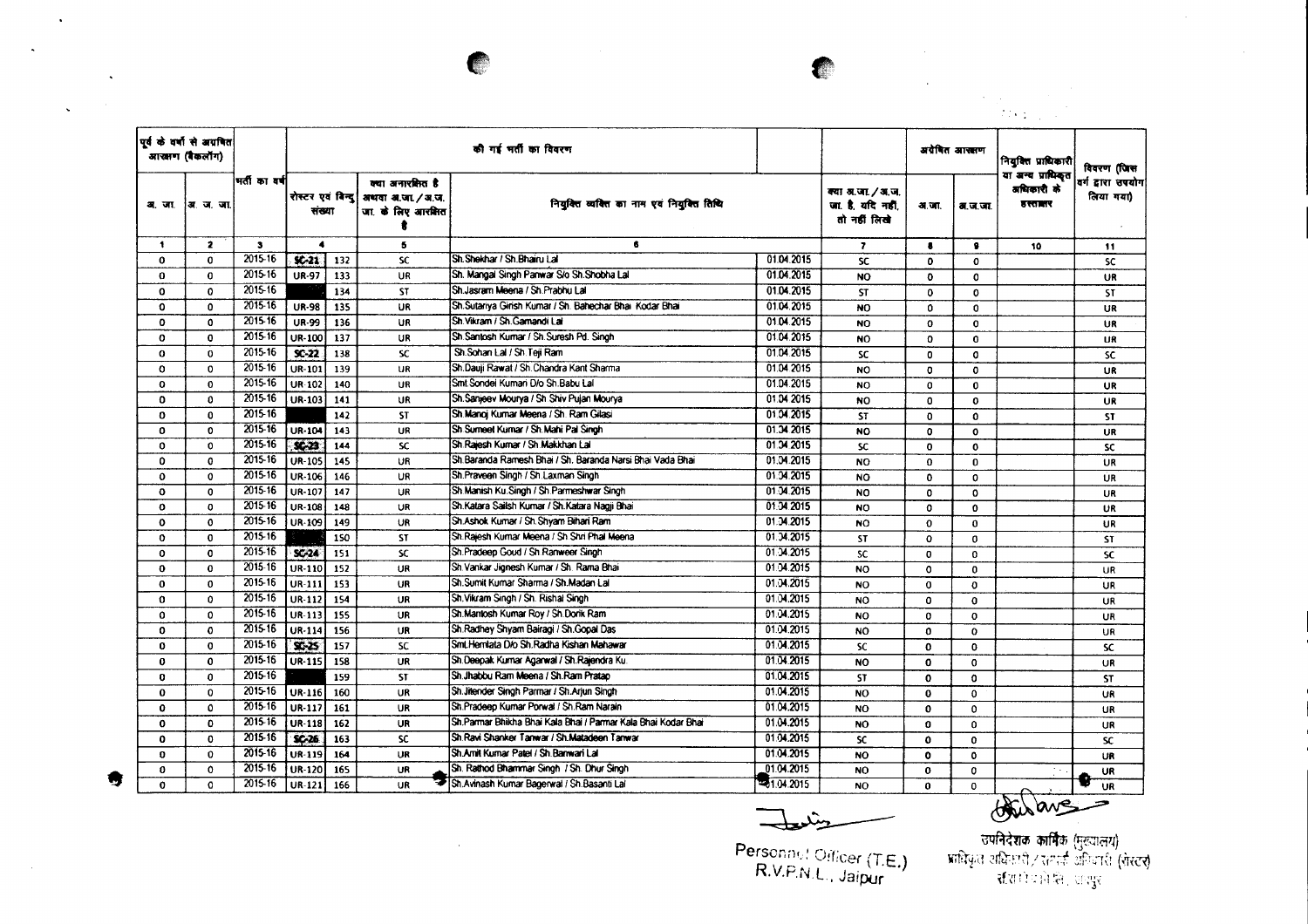| पूर्व के वर्षों से अग्रबित<br>आरक्षण (बैकलॉग) ⊈ |          |              |               |                              |     |                                                            | की गई भर्ती का विद्गुरूण                                     |            | 墓                                                      | अग्रेषित आरक्षण |              | नियुक्ति प्राधिकारी<br>या अन्य प्राधिकृत | विवरण (जिस                     |
|-------------------------------------------------|----------|--------------|---------------|------------------------------|-----|------------------------------------------------------------|--------------------------------------------------------------|------------|--------------------------------------------------------|-----------------|--------------|------------------------------------------|--------------------------------|
| अ.जा.                                           | अ. ज. जा |              | भर्ती का वर्ष | रोस्टर एवं विन्दु <br>संख्या |     | क्या अनारसित है<br>अथवा अ.जा. / अ.ज.<br>जा. के लिए आरक्षित | नियुक्ति व्यक्ति का नाम एवं नियुक्ति तिथि                    |            | क्या अ.जा. / अ.ज.<br>जा. है. यदि नहीं,<br>तो नहीं लिखे | अ.जा.           | अ.ज.जा.      | अधिकारी के<br>हस्तातार                   | वर्ग द्वारा उपयोग<br>लिया गया) |
| $\mathbf{1}$                                    |          | 2            | з             | $\blacktriangleleft$         |     | 5                                                          | 6                                                            |            | $\mathbf{7}$                                           | 8               | 9            | 10                                       | 11                             |
| $\Omega$                                        |          | $\Omega$     | 2016-17       |                              | 167 | <b>ST</b>                                                  | Sh. Mahadev S/o Sh. Ram Chander                              | 01.04.2016 | <b>ST</b>                                              | $\Omega$        | $\mathbf{0}$ |                                          | <b>ST</b>                      |
| $\Omega$                                        |          | $\Omega$     | 2015-16       | $UR-122$                     | 168 | <b>UR</b>                                                  | Sh.Alok Pratap Singh / Sh.Ram Lakhan Singh                   | 01.04.2015 | <b>NO</b>                                              | $\mathbf 0$     | $\Omega$     |                                          | <b>UR</b>                      |
| 0                                               |          | $\mathbf 0$  | 2015-16       | $SC-27$                      | 169 | <b>SC</b>                                                  | Sh.Narendra Kumar / Sh.Sohan Singh                           | 01.04.2015 | <b>SC</b>                                              | $\Omega$        | $\mathbf{0}$ |                                          | <b>SC</b>                      |
| 0                                               |          | $\mathbf{o}$ | 2015-16       | UR-123                       | 170 | UR                                                         | Sh. Sugam Kumar Pandey / Sh. Shambhu Nath                    | 01.04.2015 | <b>NO</b>                                              | $\circ$         | $\mathbf{0}$ |                                          | UR                             |
| $\Omega$                                        |          | $\mathbf 0$  | 2015-16       | UR-124                       | 171 | UR                                                         | Sh.B.Srinivasa Rao / Sh.B.Venkanna                           | 01.04.2015 | <b>NO</b>                                              | $\bf{0}$        | $\mathbf{0}$ |                                          | <b>UR</b>                      |
| 0                                               |          | $\mathbf 0$  | 2015-16       | <b>UR-125</b>                | 172 | UR                                                         | Sh Avinash Kaushik / Sh Chandra Shekhar Pd.                  | 01.04.2015 | NO <sub>1</sub>                                        | $\Omega$        | $\mathbf{o}$ |                                          | UR                             |
| 0                                               |          | 0            | 2015-16       | UR-126                       | 173 | UR                                                         | Sh.Chandra Mohan Sharma / Sh.Man Singh                       | 01.04.2015 | <b>NO</b>                                              | $\mathbf 0$     | $\mathbf{0}$ |                                          | UR                             |
| 0                                               |          | 0            | 2015-16       | UR-127                       | 174 | UR                                                         | Sh.Pravin Singh Devda/ Sh.Prabhu Singh Devda                 | 01.04.2015 | <b>NO</b>                                              | $\Omega$        | 0            |                                          | UR                             |
| $\Omega$                                        |          | $\Omega$     | 2016-17       |                              | 175 | <b>ST</b>                                                  | Vijay Ram Meena S/o Hari Lal Meena                           | 01.04.2016 | <b>ST</b>                                              | $\Omega$        | $\mathbf{0}$ |                                          | <b>ST</b>                      |
| $\mathbf{0}$                                    |          | $\mathbf 0$  | 2015-16       | x <sub>2</sub>               | 176 | SC                                                         | Sh.Sohan Singh / Sh.Nathu Lal                                | 01.04.2015 | SC                                                     | $\Omega$        | $\bf{0}$     |                                          | SC                             |
| $\mathbf{0}$                                    |          | o            | 2015-16       | UR-128                       | 177 | UR                                                         | Sh.Ajeet Singh / Sh.Maharaj Singh                            | 01.04.2015 | NO                                                     | 0               | $\mathbf{0}$ |                                          | UR                             |
| 0                                               |          | 0            | 2015-16       | UR-129                       | 178 | <b>UR</b>                                                  | Smt. Pooja Rani D/o Sh.Chhagan Lai Nagpal                    | 01.04.2015 | <b>NO</b>                                              | $\bf{0}$        | 0            |                                          | <b>UR</b>                      |
| $\Omega$                                        |          | $\Omega$     | 2015-16       | <b>UR-130</b>                | 179 | UR                                                         | Sh Jayant Kumar / Sh Shiv Shankar Ram                        | 01.04.2015 | NO.                                                    | $\Omega$        | $\mathbf{0}$ |                                          | UR                             |
| O                                               |          | $\Omega$     | 2015-16       | UR-131                       | 180 | UR                                                         | Sh.Mahendra Pd. / Sh.Jawahar Pd.                             | 01.04.2015 | <b>NO</b>                                              | $\Omega$        | $\Omega$     |                                          | UR                             |
| $\mathbf 0$                                     |          | $\Omega$     | 2015-16       | UR-132                       | 181 | UR                                                         | Sh.Har Kumar Sahu / Sh.Sewak Ram Sahu                        | 01.04.2015 | <b>NO</b>                                              | 0               | $\mathbf{0}$ |                                          | UR.                            |
| $\mathbf 0$                                     |          | $\mathbf 0$  | 2016-17       | $SC-29$                      | 182 | SC                                                         | Shalender Kumar Singh S/o Rana Ram                           | 01.04.2016 | <b>SC</b>                                              | $\mathbf 0$     | $\mathbf{0}$ |                                          | SC.                            |
| $\Omega$                                        |          | $\Omega$     | 2015-16       | UR-133                       | 183 | UR                                                         | Sh. Brii Rai Kumar / Sh. Ram Nath Ram                        | 01.04.2015 | <b>NO</b>                                              | $\Omega$        | $\mathbf{0}$ |                                          | UR                             |
| $\mathbf 0$                                     |          | 0            | 2016-17       |                              | 184 | <b>ST</b>                                                  | Kamlesh Meena S/o Shyophool Meena                            | 01.04.2016 | ST                                                     | 0               | $\mathbf{0}$ |                                          | <b>ST</b><br>$\bullet$         |
| 0                                               |          | $\Omega$     | 2015-16       | UR-134                       | 185 | UR                                                         | Sh. Vinod Kumar / Sh. Ram Krit Ram                           | 01.04.2015 | <b>NO</b>                                              | $\Omega$        | $\mathbf{0}$ |                                          | <b>UR</b>                      |
| 0                                               |          | $\mathbf 0$  | 2015-16       | UR-135                       | 186 | UR                                                         | Sh.Md. Mogani / Sh. Md. Said                                 | 01.04.2015 | <b>NO</b>                                              | $\mathbf 0$     | $\bf{0}$     |                                          | UR                             |
| $\mathbf{0}$                                    |          | $\Omega$     | 2015-16       | UR-136                       | 187 | UR                                                         | Sh Prabhakar Yadav / Sh.Udai Raj Yadav                       | 01.04.2015 | NO <sub>1</sub>                                        | $\mathbf{0}$    | 0            |                                          | UR                             |
| $\Omega$                                        |          | $\Omega$     | 2016-17       | $50 - 10$                    | 188 | <b>SC</b>                                                  | Beer Bhan S/o Ram Dayal                                      | 01.04.2016 | <b>SC</b>                                              | $\Omega$        | $\mathbf{0}$ |                                          | SC.                            |
| $\mathbf 0$                                     |          | $\mathbf 0$  | 2015-16       | UR-137                       | 189 | <b>UR</b>                                                  | Sh.Pappu Kumar / Sh.Mahender Pd.                             | 01.04.2015 | NO <sub>1</sub>                                        | 0               | $\bf{0}$     |                                          | <b>UR</b>                      |
| 0                                               |          | $\Omega$     | 2015-16       | UR-138                       | 190 | <b>UR</b>                                                  | Sh. Taral Rajesh Kumar / Sh. Taral Suni Bhai                 | 01.04.2015 | NO.                                                    | $\mathbf 0$     | $\mathbf{0}$ |                                          | <b>UR</b>                      |
| 0                                               |          | $\Omega$     | 2015-16       | UR-139                       | 191 | UR                                                         | Smt. Menat Sarangi Bahen D/o Sh. Menat Ramji Bhai Valji Bhai | 01.04.2015 | NO.                                                    | 0               | $\bf{0}$     |                                          | <b>UR</b>                      |
| $\Omega$                                        |          | $\mathbf 0$  | 2016-17       |                              | 192 | ST                                                         | Santosh Kumar Meena S/o Ram Niwas                            | 01.04.2016 | <b>ST</b>                                              | $\Omega$        | $\mathbf{o}$ |                                          | <b>ST</b>                      |
| 0                                               |          | $\mathbf 0$  | 2015-16       | UR-140                       | 193 | UR                                                         | Sh.Balwant Kumar Dubey / Sh.Birendra Dubey                   | 01.04.2015 | <b>NO</b>                                              | $\mathbf{0}$    | 0            |                                          | <b>UR</b>                      |
| $\mathbf{o}$                                    |          | $\circ$      | 2016-17       | 32.31                        | 194 | <b>SC</b>                                                  | Yogesh Kumar Yadav S/o Virendra Kumar                        | 01.04.2016 | <b>SC</b>                                              | $\mathbf 0$     | $\mathbf{0}$ |                                          | SC.                            |
| $\mathbf 0$                                     |          | $\mathbf 0$  | 2015-16       | UR-141                       | 195 | UR                                                         | Sh.Hemat Mohan Bhai / Sh.Thana Bhai                          | 01.04.2015 | <b>NO</b>                                              | -0              | $\mathbf{0}$ |                                          | UR                             |
| 0                                               |          | 0            | 2015-16       | UR-142                       | 196 | UR                                                         | Sh.Kapil Kumar Dube / Sh. Shri Narayan                       | 01.04.2015 | NO.                                                    | $\mathbf 0$     | $\mathbf 0$  |                                          | UR.                            |
| $\Omega$                                        |          | 0            | 2016-17       |                              | 197 | <b>ST</b>                                                  | Ram Naresh Meena S/o Batti Lal                               | 01.04.2016 | <b>ST</b>                                              | $\mathbf 0$     | $\mathbf{0}$ |                                          | <b>ST</b>                      |
| $\mathbf 0$                                     |          | $\mathbf{o}$ | 2015-16       | UR-143                       | 198 | UR                                                         | Sh.Modi Mahendra Kumar / Sh.Raman Lal                        | 01.04.2015 | <b>NO</b>                                              | 0               | $\mathbf 0$  |                                          | UR                             |
| $\mathbf 0$                                     |          | $\mathbf{o}$ | 2016-17       | $9C - 32$                    | 199 | sc                                                         | Vimal Kumar S/o Satya Prakash                                | 01.04.2016 | <b>SC</b>                                              | $\mathbf 0$     | $\mathbf 0$  |                                          | SC.                            |
| $\mathbf 0$                                     |          | $\Omega$     | 2015-16       | UR-144                       | 200 | <b>UR</b>                                                  | Sh. Shachindra Kumar Chaubey / Sh. Chote Lal                 | 01.04.2015 | <b>NO</b>                                              | $\mathbf 0$     | $\mathbf{0}$ |                                          | UR                             |
| $\Omega$                                        |          | 0            | 2015-16       | <b>UR-145</b>                | 201 | <b>UR</b>                                                  | Sh. Sandeep Kumar Singh / Sh. Shiv Shanker                   | 01.04.2015 | <b>NO</b>                                              | $\Omega$        | $\mathbf{0}$ |                                          | UR                             |
|                                                 |          |              |               |                              |     |                                                            |                                                              | India      |                                                        |                 |              | are                                      |                                |

 $\sim$ 

 $\sim$ 

 $\bullet$ 

 $\label{eq:2} \frac{d}{dt} \left( \frac{d}{dt} \right) = \frac{d}{dt} \left( \frac{d}{dt} \right)$ 

 $\mathbf{v}$ 

 $\frac{1}{2}$ 

 $\Delta$  ,  $\Delta$  ,  $\Delta$  ,  $\Delta$  ,  $\Delta$  ,  $\Delta$  ,  $\Delta$ 

 $\label{eq:2.1} \frac{1}{\sqrt{2\pi}}\frac{1}{\sqrt{2\pi}}\sum_{\alpha\in\mathbb{Z}}\frac{1}{\sqrt{2\pi}}\sum_{\alpha\in\mathbb{Z}}\frac{1}{\sqrt{2\pi}}\sum_{\alpha\in\mathbb{Z}}\frac{1}{\sqrt{2\pi}}\sum_{\alpha\in\mathbb{Z}}\frac{1}{\sqrt{2\pi}}\sum_{\alpha\in\mathbb{Z}}\frac{1}{\sqrt{2\pi}}\sum_{\alpha\in\mathbb{Z}}\frac{1}{\sqrt{2\pi}}\sum_{\alpha\in\mathbb{Z}}\frac{1}{\sqrt{2\pi}}\sum_{\alpha\in\mathbb{Z$ 

Personnel Officer (T.E.)<br>R.V.P.N.L., Jaipur  $\bigcirc$ 

्<br>**उपनिवेशक कार्मिक** (मुख्यालय)<br>प्राधिकृत अधिकारी / राम्पर्क अधिकारी (सेस्टर)<br>- राज्ञाविज्ञानिर्तित, अयपुर

 $\mathcal{L}$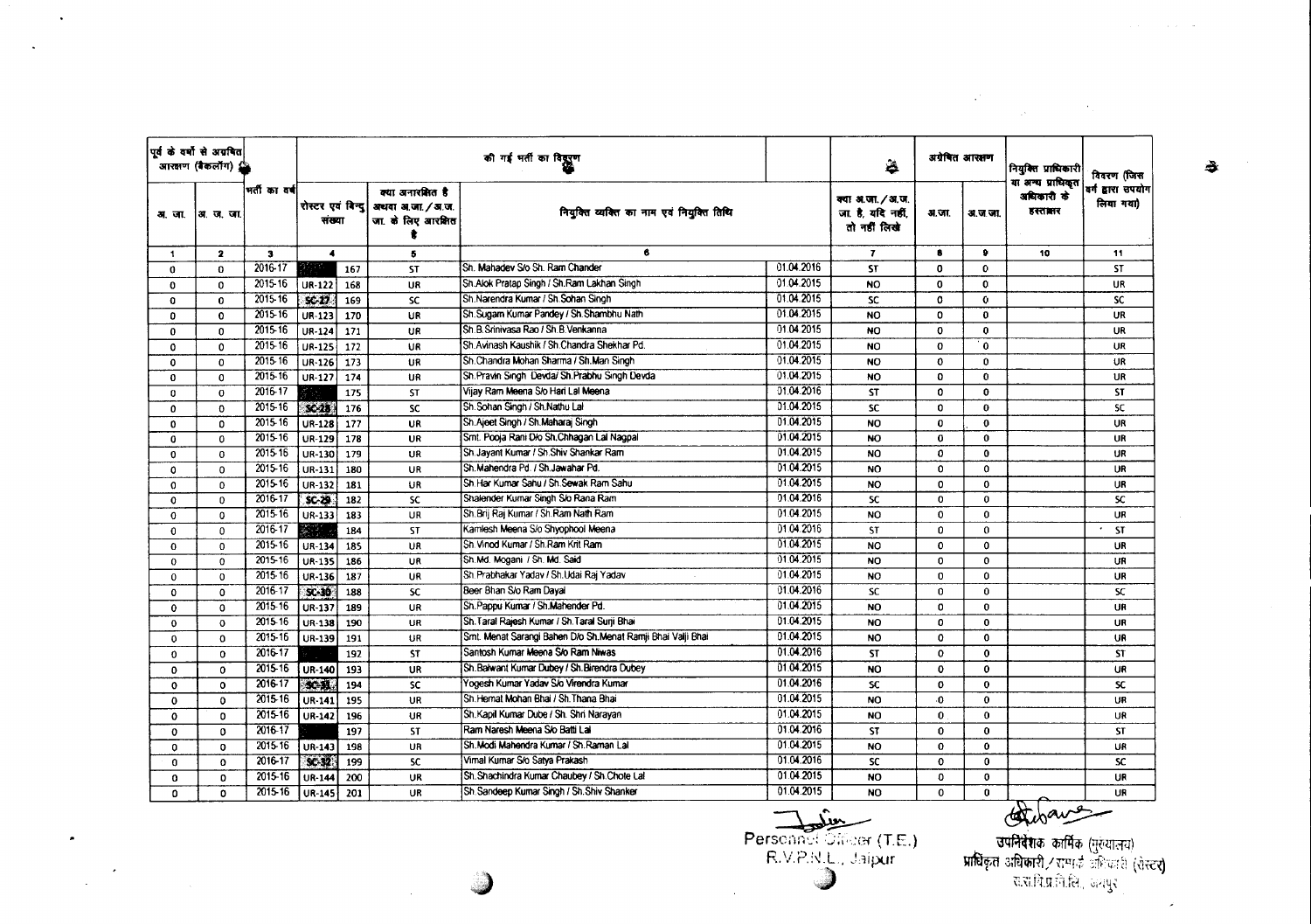|              |                                               |              |                             |     |                                                                 |                                                     |            |                                                        |              | $\sim$          | $\sqrt{2}$            |                                                                                                                                                                                                                                                                                                                                              |
|--------------|-----------------------------------------------|--------------|-----------------------------|-----|-----------------------------------------------------------------|-----------------------------------------------------|------------|--------------------------------------------------------|--------------|-----------------|-----------------------|----------------------------------------------------------------------------------------------------------------------------------------------------------------------------------------------------------------------------------------------------------------------------------------------------------------------------------------------|
|              | पूर्व के वर्षों से अग्रवित<br>आखाण (बैंकलॉंग) |              |                             |     |                                                                 | की गई भर्ती का विवरण                                |            |                                                        |              | अग्रेषित आरक्षण | नियुक्ति प्राधिकारी   | विवरण (जिस                                                                                                                                                                                                                                                                                                                                   |
|              | अर. जा.  अर. ज. जा.                           | मती का वर्ष  | रोस्टर एवं विन्द <br>संख्या |     | क्या अनारशित है<br>अधवा अ.जा. / अ.ज.<br>जा. के लिए आरक्षित<br>* | नियुक्ति व्यक्ति का नाम एवं नियुक्ति तिथि           |            | क्या अ.जा. / अ.ज.<br>जा. है, यदि नहीं,<br>तो नहीं लिखे | अ.जा.        | अ.ज.जा.         | अधिकारी के<br>हस्तातर | $\sim$<br>या अन्य प्राधिकृत<br>वर्ग द्वारा उपयोग<br>लिया गया)<br>10<br>11<br>UR<br>UR<br>UR<br>UR<br><b>UR</b><br>SC<br><b>UR</b><br><b>ST</b><br>UR<br>UR<br>UR<br>sc<br>UR<br>UR<br>UR<br><b>ST</b><br>UR<br>SC<br><b>UR</b><br>UR.<br><b>UR</b><br>UR<br>UR<br><b>ST</b><br><b>SC</b><br><b>UR</b><br><b>UR</b><br>UR<br>UR.<br><b>UR</b> |
| $\mathbf{1}$ | $\overline{\mathbf{z}}$                       | $\mathbf{3}$ | $\blacktriangleleft$        |     | $\mathbf{s}$                                                    | 6.                                                  |            | $\overline{\mathbf{r}}$                                | 8            | $\bullet$       |                       |                                                                                                                                                                                                                                                                                                                                              |
| $\mathbf 0$  | $\mathbf{0}$                                  | 2015-16      | UR-146                      | 202 | UR                                                              | Sh.Suresh Kumar Gurjar / Sh.Prem Chand              | 01.04.2015 | NO                                                     | $\Omega$     | $\Omega$        |                       |                                                                                                                                                                                                                                                                                                                                              |
| $\mathbf 0$  | $\mathbf{0}$                                  | 2015-16      | UR-147                      | 203 | UR                                                              | Sh.Nemichand Hindala / Sh.Padma Ram                 | 01.04.2015 | <b>NO</b>                                              | 0            | $\circ$         |                       |                                                                                                                                                                                                                                                                                                                                              |
| 0            | $\Omega$                                      | 2015-16      | UR-148                      | 204 | UR                                                              | Sh.Satwant Singh / Sh.Balvinder Singh               | 01.34.2015 | <b>NO</b>                                              | $\Omega$     | $\mathbf{o}$    |                       |                                                                                                                                                                                                                                                                                                                                              |
| $\mathbf 0$  | $\mathbf 0$                                   | 2015-16      | UR-149                      | 205 | <b>UR</b>                                                       | Sh Abdul Arif Warsi / Sh. Abdul Razzak              | 01.04.2015 | NO                                                     | 0            | $\mathbf 0$     |                       |                                                                                                                                                                                                                                                                                                                                              |
| 0            | 0                                             | 2015-16      | UR-150                      | 206 | UR                                                              | Sh. Pushpendra Singh / Sh. Prakash Chand            | 01.04.2015 | <b>NO</b>                                              | $\mathbf{0}$ | $\mathbf 0$     |                       |                                                                                                                                                                                                                                                                                                                                              |
| $\mathbf 0$  | $\mathbf 0$                                   | 2016-17      | $50-33$                     | 207 | <b>SC</b>                                                       | Mahesh Chand S/o Bhagwan Singh                      | 01.04.2016 | <b>SC</b>                                              | 0            | 0               |                       |                                                                                                                                                                                                                                                                                                                                              |
| $\mathbf{0}$ | $\mathbf 0$                                   | 2015-16      | <b>UR-151</b>               | 208 | UR                                                              | Smt. Shikha Rathore D/o Sh.Babu Lai Rathore         | 01.04.2015 | <b>NO</b>                                              | 0            | $\bf{0}$        |                       |                                                                                                                                                                                                                                                                                                                                              |
| 0            | $\mathbf 0$                                   | 2016-17      |                             | 209 | <b>ST</b>                                                       | Mahadeva Meena S/o Malkhan Singh                    | 01.04.2016 | <b>ST</b>                                              | $\mathbf 0$  | $\mathbf{o}$    |                       |                                                                                                                                                                                                                                                                                                                                              |
| 0            | $\mathbf 0$                                   | 2015-16      | UR-152                      | 210 | UR                                                              | Sh Vivek Kumar Soni / Sh Ramesh Chandra Lal Sultani | 01.04.2015 | <b>NO</b>                                              | $\mathbf{o}$ | $\mathbf{0}$    |                       |                                                                                                                                                                                                                                                                                                                                              |
| 0            | $\mathbf 0$                                   | 2015-16      | <b>UR-153</b>               | 211 | UR                                                              | Sh Sunil Asopa / Sh Jagdish Asopa                   | 01.04.2015 | <b>NO</b>                                              | 0            | $\mathbf 0$     |                       |                                                                                                                                                                                                                                                                                                                                              |
| $\mathbf{0}$ | 0                                             | 2015-16      | <b>UR-154</b>               | 212 | UR                                                              | Sh.Gajendra Singh / Sh.Jawahar Singh                | 0104.2015  | <b>NO</b>                                              | $\mathbf{o}$ | $\mathbf 0$     |                       |                                                                                                                                                                                                                                                                                                                                              |
| 0            | $\mathbf{o}$                                  | 2016-17      | $SC-34$                     | 213 | <b>SC</b>                                                       | Anup Verma S/o Ram Swaroop Verma                    | 0104.2016  | sc                                                     | $\mathbf 0$  | $\mathbf 0$     |                       |                                                                                                                                                                                                                                                                                                                                              |
| $\mathbf{0}$ | $\mathbf{o}$                                  | 2015-16      | <b>UR-155</b>               | 214 | UR                                                              | Sh.Genu Raj Suman / Sh.Tej Mal Suman                | 01.04.2015 | <b>NO</b>                                              | $\mathbf 0$  | 0               |                       |                                                                                                                                                                                                                                                                                                                                              |
| $\mathbf 0$  | $\mathbf{o}$                                  | 2015-16      | UR-156                      | 215 | UR                                                              | Sh. Sumit Singh / Sh. Mahender Singh                | 01.04.2015 | NO                                                     | $\mathbf{o}$ | $\mathbf 0$     |                       |                                                                                                                                                                                                                                                                                                                                              |
| $\Omega$     | $\mathbf{o}$                                  | 2016-17      | <b>UR-157</b>               | 216 | UR                                                              | Sh. Gopi Ram S/o Sh. Kalyan Sahai                   | 01.04.2016 | <b>NO</b>                                              | $\mathbf 0$  | 0               |                       |                                                                                                                                                                                                                                                                                                                                              |
| $\mathbf 0$  | $\mathbf{0}$                                  | 2016-17      |                             | 217 | <b>ST</b>                                                       | Pukh Raj Meena S/o Ramesh Chand                     | 01.04.2016 | <b>ST</b>                                              | $\Omega$     | $\mathbf{O}$    |                       |                                                                                                                                                                                                                                                                                                                                              |
| $\circ$      | $\mathbf 0$                                   | 2016-17      | <b>UR-158</b>               | 218 | <b>UR</b>                                                       | Sh. Ashok Kumar S/o Sh. Hakam Ray                   | 01.04.2016 | <b>NO</b>                                              | $\bf{0}$     | $\mathbf{o}$    |                       |                                                                                                                                                                                                                                                                                                                                              |
| $\mathbf{o}$ | $\mathbf{o}$                                  | 2016-17      | $SC-35$                     | 219 | <b>SC</b>                                                       | Shiv Dayal Bairwa S/o Roshan Lal                    | 01.04.2016 | <b>SC</b>                                              | 0            | $\circ$         |                       |                                                                                                                                                                                                                                                                                                                                              |
| $\mathbf 0$  | $\mathbf 0$                                   | 2016-17      | UR-159                      | 220 | UR                                                              | Sh.Lokesh Sharma s/o Sh.Chhatar Pal                 | 01.04.2016 | <b>NO</b>                                              | 0            | $\circ$         |                       |                                                                                                                                                                                                                                                                                                                                              |
| $\Omega$     | $\mathbf{0}$                                  | 2016-17      | UR-160                      | 221 | UR                                                              | Arun Kumar S/o Banarasi Das                         | 01.04.2016 | <b>NO</b>                                              | 0            | $\mathbf{o}$    |                       |                                                                                                                                                                                                                                                                                                                                              |
| $\Omega$     | 0                                             | 2016-17      | UR-161                      | 222 | UR                                                              | Smt. Suman Gurjar Dio Shishpal Gurjar               | 01.04.2016 | <b>NO</b>                                              | $\mathbf{o}$ | $\mathbf 0$     |                       |                                                                                                                                                                                                                                                                                                                                              |
| $\mathbf 0$  | $\mathbf 0$                                   | 2016-17      | UR-162                      | 223 | UR                                                              | Shambhu Lai Gayari S/o Hem Raj                      | 01.04.2016 | <b>NO</b>                                              | 0            | $\mathbf 0$     |                       |                                                                                                                                                                                                                                                                                                                                              |
| $\Omega$     | $\mathbf 0$                                   | 2016-17      | UR-163                      | 224 | UR                                                              | Pravendra Kumar S/o Arjun Singh                     | 01.04.2016 | <b>NO</b>                                              | 0            | $\mathbf 0$     |                       |                                                                                                                                                                                                                                                                                                                                              |
| $\mathbf 0$  | 0                                             | 2016-17      | $\mathbf{z}^*$              | 225 | <b>ST</b>                                                       | Sita Ram Meena S/o Meethhya Lal                     | 0.04.2016  | <b>ST</b>                                              | 0            | $\mathbf{o}$    |                       |                                                                                                                                                                                                                                                                                                                                              |
| $\Omega$     | $\mathbf 0$                                   | 2016-17      | SC-36                       | 226 | <b>SC</b>                                                       | Sohan Lai Khangar S/o Chotu Lai                     | 0:04.2016  | <b>SC</b>                                              | $\mathbf 0$  | $\mathbf 0$     |                       |                                                                                                                                                                                                                                                                                                                                              |
| $\mathbf 0$  | 0                                             | 2016-17      | UR-164                      | 227 | UR                                                              | Rijwan Khan S/o Abdul Rahaman                       | 01.04.2016 | <b>NO</b>                                              | $\mathbf{o}$ | $\bf{0}$        |                       |                                                                                                                                                                                                                                                                                                                                              |
| $\Omega$     | 0                                             | 2016-17      | <b>UR-165</b>               | 228 | UR                                                              | Kanwar Pal S/o Indraj Singh                         | 01.04.2016 | <b>NO</b>                                              | $\mathbf 0$  | $\mathbf 0$     |                       |                                                                                                                                                                                                                                                                                                                                              |
| $\mathbf 0$  | 0                                             | 2016-17      | UR-166                      | 229 | UR                                                              | Rameshwar Lai Mali S/o Kanhaiya Lal                 | 01.04.2016 | <b>NO</b>                                              | $\mathbf 0$  | $\mathbf{o}$    |                       |                                                                                                                                                                                                                                                                                                                                              |
| O            | $\Omega$                                      | 2016-17      | UR-167                      | 230 | UR                                                              | Somveer Singh S/o Shnchand Mandiwal                 | 01.04.2016 | NO.                                                    | $\mathbf 0$  | 0               |                       |                                                                                                                                                                                                                                                                                                                                              |
| $\mathbf{0}$ | 0                                             | 2016-17      | UR-168                      | 231 | UR                                                              | Parmanand Tallor S/o Latoor Singh                   | 01.04.2016 | <b>NO</b>                                              | $\circ$      | $\mathbf{0}$    |                       |                                                                                                                                                                                                                                                                                                                                              |
| $\mathbf 0$  | 0                                             | 2016-17      | $SC-37$                     | 232 | <b>SC</b>                                                       | Sanjay Kumar S/o Surajmal Padiyar                   | 01.04.2016 | <b>SC</b>                                              | $\mathbf o$  | $\bf{0}$        |                       | <b>SC</b>                                                                                                                                                                                                                                                                                                                                    |
| $\mathbf 0$  | 0                                             | 2016-17      | UR-169                      | 233 | UR                                                              | Prem Sukh Suthar S/o Dhanrai                        | 01.04.2016 | <b>NO</b>                                              | $\mathbf 0$  | $\mathbf 0$     |                       | <b>UR</b>                                                                                                                                                                                                                                                                                                                                    |
| $\mathbf{0}$ | $\Omega$                                      | 2016-17      |                             | 234 | <b>ST</b>                                                       | Babu Lal Meena S/o Chataru Meena                    | 01.04.2016 | <b>ST</b>                                              | $\Omega$     | $\mathbf 0$     |                       | \$T.                                                                                                                                                                                                                                                                                                                                         |
| $\mathbf{0}$ | $\Omega$                                      | 2016-17      | UR-170                      | 235 | UR                                                              | Ramesh Kumar Jat S/o Gyarsi Lal                     | 01 04:2016 | <b>NO</b>                                              | $\mathbf{o}$ | $\mathbf{0}$    | D                     | UR                                                                                                                                                                                                                                                                                                                                           |
| $\Omega$     | 0                                             | 2016-17      | UR-171                      | 236 | UR                                                              | Harkesh S/o Shree Ram                               | 01.04.2016 | <b>NO</b>                                              | $\mathbf{0}$ | $\mathbf{0}$    |                       | UR                                                                                                                                                                                                                                                                                                                                           |

G

 $\Delta$ 

 $\mathbf{v}$ 

 $\sim 10$ 

 $\sim$ 

 $\bar{\phantom{a}}$ 

Personnel Officer (T.E.)<br>R.V.P.N.L., Jaipur

 $\bullet$ 

this

ख्य्याः ।<br>- उपनिदेशकं कार्मिकं (मुस्यालय)<br>- प्राधिकृतः अधिकारी / रामानी (मुस्तान्) ।<br>- असारोप्रानिर्ततः, अनुस्

 $\Delta \sim \sqrt{10}$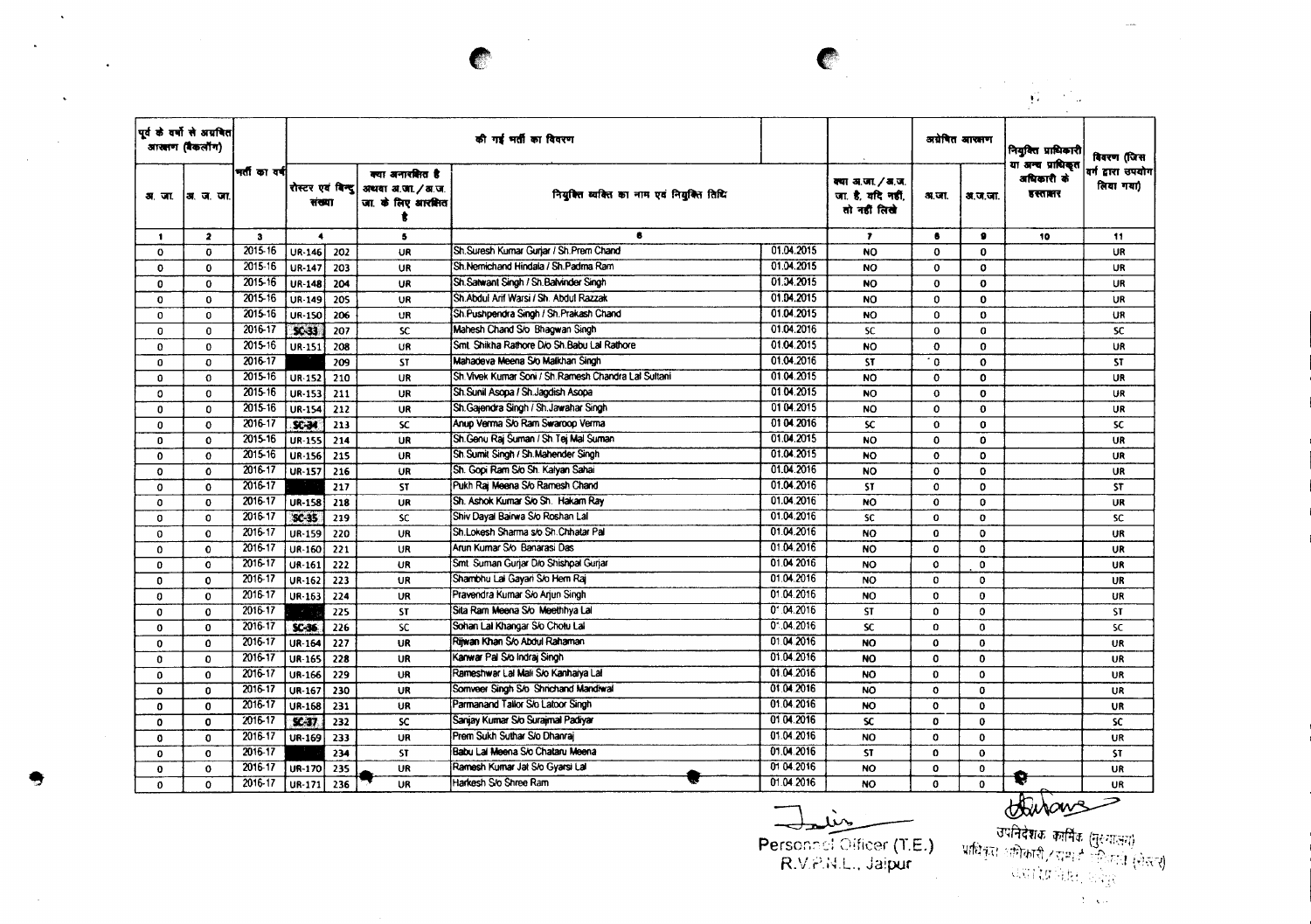|              |                                                                                                        |              |                             |     |                                                              |                                             |            |                                                      |                |              | $\sim 10$<br>$\mathbf{A}=\mathbf{A}$       |                                 |
|--------------|--------------------------------------------------------------------------------------------------------|--------------|-----------------------------|-----|--------------------------------------------------------------|---------------------------------------------|------------|------------------------------------------------------|----------------|--------------|--------------------------------------------|---------------------------------|
|              | पूर्व के वर्षों से अग्रगित<br>आरसण (बैकलोंग)                                                           |              | ₩                           |     |                                                              | की गई भर्ती का विवरण<br>e                   |            |                                                      | अग्रेषितू आखाण |              | नियुक्ति प्राधिकारी                        | विवरण (जिस                      |
| अ. जा.       | ।अ.ज.जा<br>$\overline{\mathbf{z}}$<br>$\mathbf{a}$<br>$\mathbf 0$<br>$\mathbf{0}$<br>$\mathbf{0}$<br>0 | मर्ताका वर्ष | पोस्टर एवं विन्दु<br>संख्या |     | क्या अनारक्षित है<br>अथवा अ.जा. / अ.ज.<br>जा. के लिए आरक्षित | नियुक्ति व्यक्ति का नाम एवं नियुक्ति तिथि   |            | क्या अ.जा./अ.ज.<br>जा. है, यदि नहीं,<br>तो नहीं लिखे | ज. जा.         | अ.ज.जा.      | या अन्य प्राधिकृत<br>अधिकारी के<br>डस्तातर | वर्ग द्वारा उपयोग।<br>लिया गया) |
| $\mathbf{1}$ |                                                                                                        |              | $\ddot{\phantom{a}}$        |     | 6                                                            | 6                                           |            | $\mathbf{7}$                                         | $\bullet$      | $\bullet$    | 10                                         | 11                              |
| 0            |                                                                                                        | 2016-17      | UR-172                      | 237 | UR                                                           | Ms Noshin Sultana D/o Salim Mohammad Ansari | 01.04.2016 | <b>NO</b>                                            | $\mathbf 0$    | 0            |                                            | UR                              |
| 0            |                                                                                                        | 2016-17      | $30-38$                     | 238 | SC.                                                          | Mukesh Khatik S/o Kanharya Lal              | 01.04.2016 | SC.                                                  | $\Omega$       | $\mathbf{o}$ |                                            | <b>SC</b>                       |
| 0            |                                                                                                        | 2016-17      | UR-173                      | 239 | UR                                                           | Jhabar Mal S/o Bihari Lal                   | 01.04.2016 | <b>NO</b>                                            | 0              | $\mathbf 0$  |                                            | UR                              |
| $\Omega$     |                                                                                                        | 2016-17      | UR-174                      | 240 | UR                                                           | Britiesh Kumar Saint Slo Ram Pd. Saint      | 01.04.2016 | <b>NO</b>                                            | $\Omega$       | $\mathbf{0}$ |                                            | UR                              |
| 0            | $\Omega$                                                                                               | 2016-17      | UR-175                      | 241 | <b>UR</b>                                                    | Vishnu Kumar S/o Ami Chand                  | 01.04.2016 | NO                                                   | $\mathbf 0$    | O            |                                            | UR                              |
| $\mathbf 0$  | $\mathbf 0$                                                                                            | 2016-17      |                             | 242 | ST                                                           | Kuldeep Kumar Chandwara Sio Ram Singh Meena | 01.04.2016 | <b>ST</b>                                            | $\bf{0}$       | O.           |                                            | <b>ST</b>                       |
| $\Omega$     | $\Omega$                                                                                               | 2016-17      | UR-176                      | 243 | UR                                                           | Gyan Prakash Kumawat S/o Phooskaran         | 01.04.2016 | <b>NO</b>                                            | $\mathbf{0}$   | $\mathbf{o}$ |                                            | <b>UR</b>                       |
| 0            | $\bf{0}$                                                                                               | 2016-17      | $SC-39$                     | 244 | SC                                                           | Chhitar Mal Raigar S/o Ram Lal              | 01.04.2016 | <b>SC</b>                                            | $\mathbf{0}$   | ö            |                                            | SC.                             |
| 0            | $\Omega$                                                                                               | 2016-17      | UR-177                      | 245 | UR                                                           | Ravindra Kumar Dhakar S/o Niranjan Dhakar   | 01.04.2016 | <b>NO</b>                                            | $\mathbf{0}$   | 0            |                                            | UR                              |
| $\mathbf{0}$ | $\mathbf{0}$                                                                                           | 2016-17      | UR-178                      | 246 | UR                                                           | Satish Kumar Achara S/o Sagar Mal           | 01.04.2016 | <b>NO</b>                                            | $\mathbf{o}$   | $\Omega$     |                                            | <b>UR</b>                       |
| 0            | $\mathbf{o}$                                                                                           | 2016-17      | UR-179                      | 247 | UR                                                           | Suresh Kumar Choudhary S/o Akhai Ram        | 01.04.2016 | <b>NO</b>                                            | $\Omega$       | 0            |                                            | UR                              |
| $\Omega$     | $\Omega$                                                                                               | 2016-17      | UR-180                      | 248 | UR                                                           | Rajendra Kumar Rao S/o Ram Swaroop          | 01.04.2016 | <b>NO</b>                                            | 0              | $\mathbf{o}$ |                                            | UR                              |
| 0            | $\bf{O}$                                                                                               | 2016-17      | UR-181                      | 249 | UR                                                           | Ghanshyam Bairagi S/o Keshav Kant           | 01.04.2016 | NO                                                   | $\mathbf{0}$   | $\mathbf{o}$ |                                            | UR.                             |
| 0            | 0                                                                                                      | 2016-17      |                             | 250 | <b>ST</b>                                                    | Mahesh Kumar Meena S/o Jagan Pd.            | 01.04.2016 | <b>ST</b>                                            | $\mathbf 0$    | $\mathbf{o}$ |                                            | <b>ST</b>                       |
| 0            | $\mathbf 0$                                                                                            | 2016-17      | 36.90                       | 251 | <b>SC</b>                                                    | Rati Ram Meghwal S/o Puri Lal               | 01.04.2016 | <b>SC</b>                                            | $\mathbf{o}$   | $\mathbf{o}$ |                                            | SC.                             |
| o            | $\mathbf{o}$                                                                                           | 2016-17      | UR-182                      | 252 | UR                                                           | Krishan Kumar Chaudhari S/o Jagdish Pd.     | 01.04.2016 | <b>NO</b>                                            | $\mathbf 0$    | $\mathbf{G}$ |                                            | UR                              |
| $\bf{0}$     | $\Omega$                                                                                               | 2016-17      | UR-183                      | 253 | UR                                                           | Rizwan Ali S/o Amanat Ali                   | 01.04.2016 | NO.                                                  | $\Omega$       | $\mathbf 0$  |                                            | UR                              |
| 0            | $\mathbf 0$                                                                                            | 2016-17      | UR-184                      | 254 | UR                                                           | Chandra Bhan Singh S/o Brij Lal Singh       | 01.04.2016 | <b>NO</b>                                            | $\mathbf 0$    | $\bf{0}$     |                                            | <b>UR</b>                       |
| 0            | $\Omega$                                                                                               | 2016-17      | <b>UR-185</b>               | 255 | UR                                                           | Dwarika Pd Dhaked S/o Banai Singh           | 01.04.2016 | <b>NO</b>                                            | 0              | $\mathbf{o}$ |                                            | <b>UR</b>                       |
| $\mathbf{o}$ | $\mathbf{o}$                                                                                           | 2016-17      | UR-186                      | 256 | UR                                                           | Mond Anwar Khan S/o Abdul Razzao            | 01.04.2016 | NO.                                                  | 0              | 0            |                                            | <b>UR</b>                       |
| 0            | $\Omega$                                                                                               | 2016-17      | \$C41                       | 257 | <b>SC</b>                                                    | Jitender Rathi S/o Ram Niwas Rathi          | 01.04.2016 | SC                                                   | 0              | C            |                                            | SC.                             |
| 0            | 0                                                                                                      | 2016-17      | <b>UR-187</b>               | 258 | UR                                                           | Bansi Ram Choudhary S/o Dharam Singh        | 01.04.2016 | <b>NO</b>                                            | 0              | 0            |                                            | UR                              |
| 0            | $\Omega$                                                                                               | 2016-17      |                             | 259 | <b>ST</b>                                                    | Kailash Chand Meena S/o Ram Pratap          | 01.04.2016 | <b>ST</b>                                            | $\mathbf{0}$   | $\mathbf{o}$ |                                            | <b>ST</b>                       |
| 0            | 0                                                                                                      | 2016-17      | <b>UR-188</b>               | 260 | <b>UR</b>                                                    | Om Prakash Singh S/o Yaduveer Singh         | 01.04.2016 | <b>NO</b>                                            | $\mathbf 0$    | $\mathbf 0$  |                                            | <b>UR</b>                       |
| 0            | 0                                                                                                      | 2016-17      | <b>UR-189</b>               | 261 | UR                                                           | Raiesh Kumar S/o Net Ram Sharma             | 01.04.2016 | <b>NO</b>                                            | $\Omega$       | $\mathbf 0$  |                                            | UR                              |
| $\bf{0}$     | 0                                                                                                      | 2016-17      | UR-190                      | 262 | UR                                                           | Satyendra Kumar S/o Bhagwan Singh           | 01.04.2016 | <b>NO</b>                                            | $\mathbf 0$    | $\mathbf 0$  |                                            | UR                              |
| 0            | $\Omega$                                                                                               | 2016-17      | anas<br>Seine               | 263 | <b>SC</b>                                                    | Murari Lal S/o Sher Singh                   | 01.04.2016 | <b>SC</b>                                            | 0              | $\mathbf{o}$ |                                            | SC                              |
| 0            | $\mathbf{O}$                                                                                           | 2016-17      | UR-191                      | 264 | <b>UR</b>                                                    | Yogesh Kumar Prajapat S/o Murari Lal        | 01.04.2016 | NO                                                   | $\bf{0}$       | $\mathbf{o}$ |                                            | <b>UR</b>                       |
| 0            | $\Omega$                                                                                               | 2016-17      | <b>UR-192</b>               | 265 | UR                                                           | Narsi Lal Gurjar S/o Ramii Lal              | 01.04.2016 | NO                                                   | 0              | $\mathbf 0$  |                                            | <b>UR</b>                       |
| $\Omega$     | $\Omega$                                                                                               | 2016-17      | UR-193                      | 266 | UR                                                           | Aiay Kumar S/o Ram Singh                    | 01.04.2016 | NO                                                   | 0              | 0            |                                            | UR                              |
| 0            | $\mathbf{o}$                                                                                           | 2016-17      |                             | 267 | ST.                                                          | Karan Phool Meena S/o Kailash Chand         | 01.04.2016 | <b>ST</b>                                            | $\Omega$       | 0            |                                            | ST                              |
| $\mathbf{o}$ | 0                                                                                                      | 2016-17      | <b>UR-194</b>               | 268 | UR                                                           | Sandeep Kumar Jangid S/o Jagdish Pd         | 01.04.2016 | <b>NO</b>                                            | $\Omega$       | $\mathbf{0}$ |                                            | UR                              |
| 0            | $\mathbf{0}$                                                                                           | 2016-17      | $\mathbf{u}$                | 269 | <b>SC</b>                                                    | Chandan Singh S/o Ram Kishor                | 01.04.2016 | <b>SC</b>                                            | 0              | 0            |                                            | <b>SC</b>                       |
| $\mathbf{o}$ | $\mathbf 0$                                                                                            | 2016-17      | <b>UR-195</b>               | 270 | UR                                                           | Ram Swaroop S/o Babu Lal Saini              | 01.04.2016 | NO.                                                  | $\mathbf{O}$   | $\mathbf 0$  |                                            | <b>UR</b>                       |
| 0            | 0                                                                                                      | 2016-17      | <b>UR-196</b>               | 271 | UR                                                           | Shiv Kumar Sain S/o Yad Ram Singh           | 01.04.2016 | NO.                                                  | 0              | $\mathbf 0$  |                                            | <b>UR</b>                       |

 $\sim 10^7$ 

Personnel Officer (T.E.)  $\overline{\phantom{a}}$ 

 $\sim$ 

Orlans-

 $\sim 2.5 \times 10^4$ 

-<br>- **उपनिदेशकं कार्मिक (मु**ख्यालय)<br>- ब्रा**चीप्रानिधि निर्वार करन**्दी<br>- ब्राचीप्रनिधि नगरन्दी

 $\sim$ 

 $\star$ 

 $\lambda$ 

 $\Delta$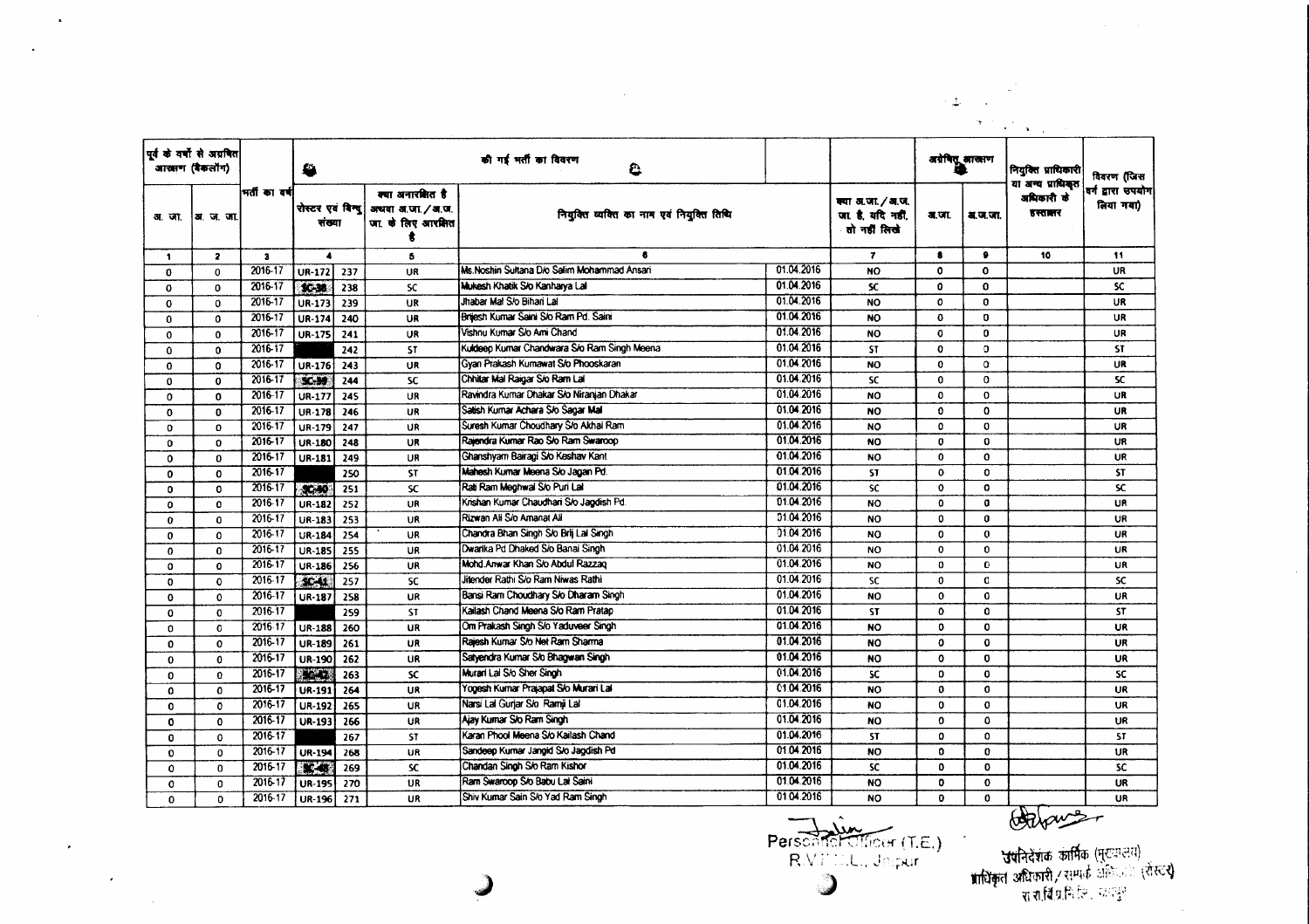

|              | पूर्व के बर्बों से अग्रवित<br>आखाण (बैकलींग) |             |                      |     |                                                                                 | की गई भर्ती का विवरण                            |            |                                                     |              | अग्रेषित आखारण | नियुक्ति प्राधिकारी                        | विवरण (जिस                     |
|--------------|----------------------------------------------|-------------|----------------------|-----|---------------------------------------------------------------------------------|-------------------------------------------------|------------|-----------------------------------------------------|--------------|----------------|--------------------------------------------|--------------------------------|
| अर. जा.      | ∤अ∴ण. जा.                                    | मती का वर्ष | संख्या               |     | क्या अनारकित है<br>रोस्टर एवं बिन्दु अधवा अ.जा./अ.ज.<br>जा. के लिए आरक्षित<br>ŧ | नियुक्ति व्यक्ति का नाम एवं नियुक्ति तिथि       |            | क्या अ.जा./अ.ज.<br>जा है, वदि नहीं,<br>तो नहीं लिखे | अ.जा.        | अ.ज.जा.        | या अन्य प्राधिकृत<br>अधिकारी के<br>हस्तालर | वर्ग द्वारा उपयोग<br>लिया गया) |
| $\mathbf{1}$ | $\mathbf{z}$                                 | 3           | $\blacktriangleleft$ |     | 5                                                                               | $\bullet$                                       |            | $\overline{\mathbf{r}}$                             | $\bullet$    |                | 10                                         | 11                             |
| $\mathbf 0$  | $\mathbf{o}$                                 | 2016-17     | <b>UR-197</b>        | 272 | UR                                                                              | Surender Singh S/o Puran Singh                  | 01.04.2016 | <b>NO</b>                                           | $\mathbf{0}$ | $\mathbf{0}$   |                                            | UR                             |
| $\mathbf{0}$ | $\mathbf 0$                                  | 2016-17     | <b>UR-198</b>        | 273 | <b>UR</b>                                                                       | Jeetender Kumar S/o Bhairu Lal                  | 01.04.2016 | <b>NO</b>                                           | $\mathbf{0}$ | $\Omega$       |                                            | <b>UR</b>                      |
| $\Omega$     | 0                                            | 2016-17     | <b>UR-199</b>        | 274 | <b>UR</b>                                                                       | Sushill Kumar S/o Mohan Lal Saini               | 01.04.2016 | <b>NO</b>                                           | $\mathbf{O}$ | $\mathbf{o}$   |                                            | <b>UR</b>                      |
| 0            | $\Omega$                                     | 2016-17     |                      | 275 | <b>ST</b>                                                                       | Shiv Raj Meena S/o Badri Lal Meena              | 01.04.2016 | <b>ST</b>                                           | $\mathbf{0}$ | $\mathbf{o}$   |                                            | ST.                            |
| $\mathbf{0}$ | $\Omega$                                     | 2016-17     | $90 - 44$            | 276 | <b>SC</b>                                                                       | Jitendra Singh S/o Karan Singh                  | 01.04.2016 | SC.                                                 | 0            | $\mathbf{0}$   |                                            | <b>SC</b>                      |
| 0            | 0                                            | 2016-17     | <b>UR-200</b>        | 277 | UR                                                                              | Puran Mal Jat S/o Kanhaiya Lal Jat              | 01.04.2016 | NO.                                                 | $\mathbf{0}$ | $\mathbf{o}$   |                                            | UR                             |
| $\mathbf{o}$ | $\Omega$                                     | 2016-17     | UR-201               | 278 | UR                                                                              | Indrai Kumar S/o Dulichand                      | 01.04.2016 | <b>NO</b>                                           | 0            | $\mathbf{o}$   |                                            | UR                             |
| $\mathbf 0$  | 0                                            | 2016-17     | <b>UR-202</b>        | 279 | <b>UR</b>                                                                       | Kalyan Singh S/o Kishan Singh                   | 01.04.2016 | NO.                                                 | 0            | $\bullet$      |                                            | UR                             |
| $\Omega$     | $\Omega$                                     | 2016-17     | UR-203               | 280 | UR                                                                              | Jitendra Kumar S/o Mohan Lal                    | 01.04.2016 | NO.                                                 | $\mathbf{0}$ | $\mathbf 0$    |                                            | UR                             |
| $\mathbf 0$  | $\mathbf{0}$                                 | 2016-17     | <b>UR-204</b>        | 281 | UR.                                                                             | Shivanand S/o Ramnath                           | 01.04.2016 | <b>NO</b>                                           | $\mathbf{a}$ | $\mathbf{o}$   |                                            | UR.                            |
| $\mathbf{o}$ | $\Omega$                                     | 2016-17     | \$C45                | 282 | <b>SC</b>                                                                       | Ku Kalpana Bairwa D/o Pooran Chand              | 01.04.2016 | SC.                                                 | $\mathbf{0}$ | $\mathbf{0}$   |                                            | <b>SC</b>                      |
| $\mathbf 0$  | 0                                            | 2016-17     | <b>UR-205</b>        | 283 | UR                                                                              | Servesh Kumar Chakraverti S/o Devinath Ram      | 01.04.2016 | <b>NO</b>                                           | $\mathbf{O}$ | $\Omega$       |                                            | UR                             |
| $\mathbf o$  | $\mathbf 0$                                  | 2016-17     |                      | 284 | <b>ST</b>                                                                       | Sanjay Kumar Meena S/o Moti Lal                 | 01.04.2016 | <b>ST</b>                                           | $\mathbf{0}$ | $\mathbf{o}$   |                                            | <b>ST</b>                      |
| 0            | 0                                            | 2016-17     | <b>UR-206</b>        | 285 | <b>UR</b>                                                                       | Deepa malay S/o B.L. Malay                      | 01.04.2016 | <b>NO</b>                                           | $\Omega$     | $\Omega$       |                                            | <b>UR</b>                      |
| 0            | 0                                            | 2016 17     | UR-207               | 286 | <b>UR</b>                                                                       | Vishwendra Kurnar Saini S/o Bhagwan Singh Saini | 0104.2016  | <b>NO</b>                                           | $\mathbf 0$  | $\mathbf 0$    |                                            | UR                             |
| 0            | $\Omega$                                     | 2016-17     | <b>UR-208</b>        | 287 | <b>UR</b>                                                                       | Laxmi kant Rawat S/o Banwari lal rawat          | 01.04.2016 | <b>NO</b>                                           | $\Omega$     | $\mathbf{o}$   |                                            | UR                             |
| $\mathbf 0$  | 0                                            | 2016-17     | <b>SeX5</b>          | 288 | <b>SC</b>                                                                       | Gopal Salvi S/o Lalu Salvi                      | 01.04.2016 | SC.                                                 | 0            | $\mathbf{o}$   |                                            | <b>SC</b>                      |
| $\mathbf{o}$ | $\Omega$                                     | 2016 17     | <b>UR-209</b>        | 289 | <b>UR</b>                                                                       | Rajesh Kumar S/o Madho Singh                    | 01.04.2016 | <b>NO</b>                                           | 0            | 0              |                                            | UR                             |
| 0            | $\mathbf{0}$                                 | 2016-17     | UR-210               | 290 | UR                                                                              | Sh. Rajveer Singh Kharwas S/o Sh Hari Ram       | 01.04.2016 | NO.                                                 | 0            | $\mathbf{o}$   |                                            | <b>UR</b>                      |
| $\mathbf{o}$ | $\mathbf{0}$                                 | 2016-17     | UR-211               | 291 | UR                                                                              | Sh Amaan Ali Khan S/o M.H.Khan                  | 01.04.2016 | <b>NO</b>                                           | $\Omega$     | $\mathbf 0$    |                                            | UR                             |
| $\mathbf{o}$ | $^{\circ}$                                   | 2016-17     |                      | 292 | <b>ST</b>                                                                       | Satish Chand Meena S/o Jasram Meena             | 01 04:2016 | <b>ST</b>                                           | 0            | $\mathbf 0$    |                                            | <b>ST</b>                      |
| $\mathbf{o}$ | $\mathbf{0}$                                 | 2016-17     | <b>UR-212</b>        | 293 | UR                                                                              | Sh.Rishi Kumar Sharma S/o.Mahaveer Pd.          | 0104.2016  | NO.                                                 | $\Omega$     | 0              |                                            | UR                             |
| $\mathbf{0}$ | 0                                            | 2016-17     | <b>SC-47</b>         | 294 | <b>SC</b>                                                                       | Sanjay Kumar Mahich S/o Shree Chand             | 0104.2016  | SC.                                                 | O.           | 0              |                                            | SC.                            |
| $\mathbf{o}$ | $\Omega$                                     | 2016-17     | UR-213               | 295 | UR                                                                              | Sh. Khan Singh S/o Sh. Bhanwar Singh            | 01.04.2016 | <b>NO</b>                                           | $\Omega$     | $\mathbf 0$    |                                            | UR                             |
| $\mathbf 0$  | 0                                            | 2016-17     | UR-214               | 296 | <b>UR</b>                                                                       | Sh.Anil Kumar Prajapat S/o.Ram kumar            | 01.04.2016 | <b>NO</b>                                           | $\Omega$     | $\mathbf{o}$   |                                            | UR                             |
| $\mathbf{0}$ | 0                                            |             |                      | 297 | <b>ST</b>                                                                       |                                                 |            | <b>ST</b>                                           | $\Omega$     | $\mathbf{0}$   |                                            |                                |
| 0            | $\mathbf{0}$                                 | 2016-17     | UR-215               | 298 | UR                                                                              | Sh.Mukesh Kumar S/o.Mohan Lal                   | 01.04.2016 | <b>NO</b>                                           | $\Omega$     | $\mathbf 0$    |                                            | <b>UR</b>                      |
| $\Omega$     | $\mathbf{0}$                                 | 2016-17     | <b>ESSA</b>          | 299 | <b>SC</b>                                                                       | Ram Prasad S/o Ghasita Ram                      | 01.04.2016 | SC.                                                 | $\Omega$     | $\mathbf{0}$   |                                            | SC.                            |
| 0            | $\mathbf{0}$                                 | 2016-17     | <b>UR-216</b>        | 300 | UR                                                                              | Sh.Bhanwar Lal S/o. Sh. Badri Lal               | 01.04.2016 | NO.                                                 | $\Omega$     | $\mathbf{o}$   |                                            | UR                             |
| $\mathbf 0$  | $\Omega$                                     | 2016-17     | UR-217               | 301 | UR                                                                              | Sh.Ram Niwas Jat S/o Sh.Ram Swaroop             | 01.04.2016 | <b>NO</b>                                           | $\mathbf{0}$ | $\mathbf{o}$   |                                            | <b>UR</b>                      |
| 0            | $\Omega$                                     | 2016-17     | UR-218               | 302 | UR                                                                              | Sh.Raiu Ram S/o.Sh.Narsa Ram                    | 01.04.2016 | NO.                                                 | $\mathbf{0}$ | $\mathbf 0$    |                                            | UR                             |
| $\bf{0}$     | 0                                            | 2016-17     | UR-219               | 303 | UR                                                                              | Sh. Deepak Ameta S/O Sh. Raghunath Lal Ameta    | 01.04.2016 | NO.                                                 | $\Omega$     | $\mathbf{a}$   |                                            | <b>UR</b>                      |
| $\mathbf 0$  | $\mathbf 0$                                  | 2016-17     | UR-220               | 304 | UR                                                                              | Sh. Shumbahm Tiwan Sio Sh.Lt.Upendar Narayan    | 01.04.2016 | NO.                                                 | $\mathbf{o}$ | $\mathbf{0}$   |                                            | <b>UR</b>                      |
| $\mathbf{0}$ | $\Omega$                                     | 2016-17     | <b>UB-221</b>        | 305 | <b>UR</b>                                                                       | Sh.Kamal Saini S/o.Sh Nanu Ram                  | 01.04.2016 | NO.                                                 | $\mathbf{o}$ | $\mathbf{o}$   |                                            | <b>UR</b>                      |
| 0            | $\mathbf{0}$                                 | $2016 - 17$ | UR222                | 306 | <b>UR</b>                                                                       | Sh. Ranjeet Singh S/o Sh Kalu Ram               | 01.04.2016 | NO.                                                 | $\mathbf{o}$ | $\Omega$       | $\sim$                                     | <b>UR</b>                      |

 $\blacksquare$ 

 $\sim 10^{-1}$ 

 $\mathbf{A}^{\mathcal{A}}$ 

 $\label{eq:2.1} \frac{1}{\sqrt{2}}\int_{\mathbb{R}^3}\frac{1}{\sqrt{2}}\left(\frac{1}{\sqrt{2}}\right)^2\frac{1}{\sqrt{2}}\left(\frac{1}{\sqrt{2}}\right)^2\frac{1}{\sqrt{2}}\left(\frac{1}{\sqrt{2}}\right)^2\frac{1}{\sqrt{2}}\left(\frac{1}{\sqrt{2}}\right)^2.$ 

 $\mathcal{L}^{\text{max}}_{\text{max}}$ 

 $\Delta \sim 10^{-11}$ 

 $\exists x$ 

Personnel Officer (T.E.)<br>R.V.P.N.L., Jaipur

 $\sim$ 

 $\sim$ 

 $\bullet$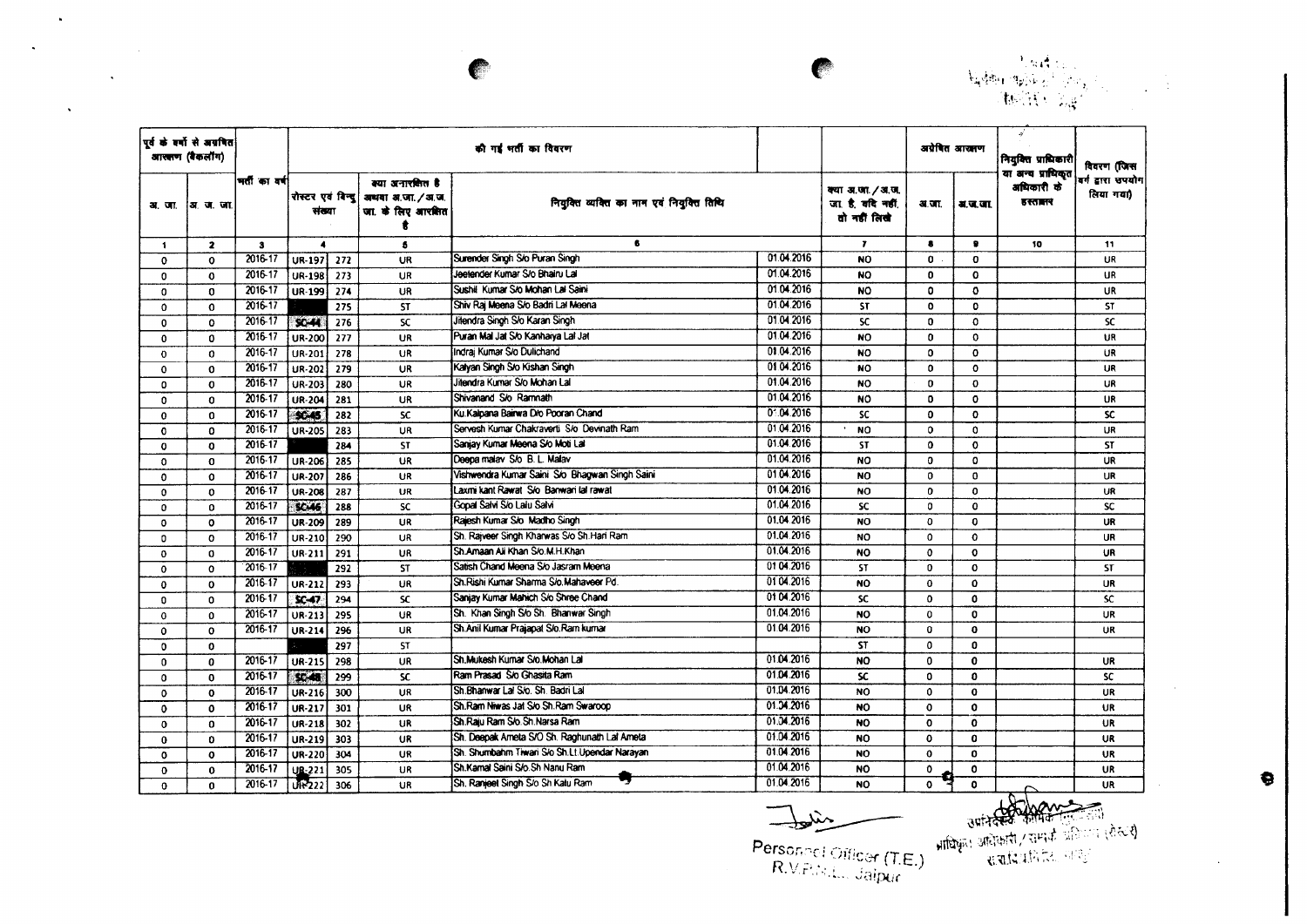|              | पूर्व के बर्षों से अग्रवित<br>आरक्षण (बैकलॉग) |              |                             |                  |                                                            | की गई भर्ती का विवरण                                 |            |                                                        | अग्रेषित आसाण |              | नियुक्ति प्राधिकारी                        | विवरण जिस                      |
|--------------|-----------------------------------------------|--------------|-----------------------------|------------------|------------------------------------------------------------|------------------------------------------------------|------------|--------------------------------------------------------|---------------|--------------|--------------------------------------------|--------------------------------|
|              | अर. जा.  अर. ज. जा.                           | भर्तीका वर्ष | रोस्टर एवं बिन्दू<br>संख्या |                  | क्या अनारवित है<br>अथवा अ.जा. / अ.ज.<br>जा. के लिए आरक्षित | नियक्ति व्यक्ति का नाम एवं नियुक्ति तिथि             |            | क्या अ.जा. / अ.ज.<br>जा. है, यदि नहीं,<br>तो नहीं लिखे | अ.जा.         | अ.ज.जा.      | या अन्य प्राधिकृत<br>अधिकारी के<br>हस्तालर | वर्ग द्वारा खपयोग<br>लिया गया) |
| $\mathbf{f}$ | $\mathbf{z}$                                  | $\bullet$    | $\blacktriangleleft$        |                  | 5                                                          | 6                                                    |            | $\overline{r}$                                         | 8             | $\bullet$    | 10                                         | 11                             |
| $\mathbf{o}$ | $\mathbf{O}$                                  | $2016 - 17$  | $50-49$                     | 307              | <b>SC</b>                                                  | Ravi Kumar S/o Shiv Lai                              | 01.04.2016 | <b>SC</b>                                              | $\mathbf{o}$  | $\mathbf{0}$ |                                            | <b>SC</b>                      |
| $\mathbf 0$  | $\Omega$                                      | 2017-18      | UR-223                      | 308              | <b>UR</b>                                                  | Sh. Rizwan Khan S/O Sh. Jallaludeen                  | 01.04.2017 | <b>NO</b>                                              | $\Omega$      | $\mathbf{0}$ |                                            | UR                             |
| $\Omega$     | $\Omega$                                      |              |                             | 309              | <b>ST</b>                                                  |                                                      |            | <b>ST</b>                                              | $\Omega$      | $\mathbf{0}$ |                                            |                                |
| $\mathbf{o}$ | $\mathbf{o}$                                  | 2017-18      | <b>UR-224</b>               | 310              | <b>UR</b>                                                  | Sh. Dinesh Chand Kumawat S/o Sh. Ram Swaroop Kumawat | 01.04.2017 | <b>NO</b>                                              | $\mathbf 0$   | $\mathbf{0}$ |                                            | <b>UR</b>                      |
| $\mathbf{o}$ | $\mathbf{0}$                                  | 2017-18      | UR-225                      | 311              | UR                                                         | Sh. Om Prakash S/O Lt. Sh. Shaitan Singh             | 01.04.2017 | <b>NO</b>                                              | $\mathbf{o}$  | $\bullet$    |                                            | <b>UR</b>                      |
| $\Omega$     | 0                                             | 2017-18      | UR-226                      | 312              | <b>UR</b>                                                  | Sh. Aichlesh Sharma S/O Late Sh. Suresh Chand Sharma | 01.04.2017 | <b>NO</b>                                              | $\Omega$      | $\mathbf{0}$ |                                            | UR                             |
| $\Omega$     | $\mathbf{o}$                                  | 2016-17      | \$S0                        | 313              | <b>SC</b>                                                  | Vijay Kumar Bairwa S/o Babu Lal                      | 01.04.2016 | <b>SC</b>                                              | $\Omega$      | $\mathbf{0}$ |                                            | <b>SC</b>                      |
| $\mathbf 0$  | $\mathbf{0}$                                  | 2017-18      | <b>UR-227</b>               | 314              | UR                                                         | Sh. Madan Lal S/o. Ram chander                       | 01.04.2017 | NO.                                                    | $\Omega$      | $\mathbf{0}$ |                                            | UR                             |
| $\bf{0}$     | $\mathbf{o}$                                  | 2017-18      | <b>UR-228</b>               | 315              | <b>UR</b>                                                  | Sh. Kavirai S/o Sh. S. K. Kishan                     | 01.04.2017 | <b>NO</b>                                              | $\mathbf{o}$  | $\mathbf{o}$ |                                            | UR                             |
| 0            | $\Omega$                                      | 2018-19      | UR-229                      | 316              | UR                                                         | Sh. Amit Sharma S/o Sh. Late Sh. Umma Dutt           | 01.04.2018 | <b>NO</b>                                              | $\mathbf 0$   | $\mathbf{0}$ |                                            | UR                             |
| $\mathbf 0$  | $\mathbf{0}$                                  |              |                             | 317              | <b>ST</b>                                                  |                                                      |            | <b>ST</b>                                              | 0             | $\Omega$     |                                            |                                |
| $\mathbf 0$  | $\mathbf{0}$                                  | 2018-19      | UR-230                      | 318              | UR                                                         | Sh. Surendra Singh S/O Sultan Singh                  | 01.04.2018 | <b>NO</b>                                              | $\mathbf 0$   | $\mathbf o$  |                                            | <b>UR</b>                      |
| 0            | $\mathbf 0$                                   | 2016-17      | <b>SASSE</b>                | 319              | <b>SC</b>                                                  | Ramakant Mehra S/o Om Prakash Mehra                  | 01.04.2016 | <b>SC</b>                                              | $\mathbf 0$   | $\mathbf 0$  |                                            | <b>SC</b>                      |
| $\Omega$     | $\Omega$                                      | 2018-19      | UR-231                      | 320              | UR                                                         | Sh. Shyam Kumar S/O Sh. Devi Shanker                 | 01.04.2018 | <b>NO</b>                                              | $\Omega$      | $\mathbf{0}$ |                                            | UR                             |
| 0            | $\Omega$                                      | 2019-20      | <b>UR-232</b>               | 321              | UR                                                         | Sh. Surendra Khinchi S/O Late Sh. Sitaram Khinchi    | 01.04.2019 | <b>NO</b>                                              | $\mathbf 0$   | $\mathbf{o}$ |                                            | UR                             |
| $\mathbf{o}$ | $\Omega$                                      | 2019-20      | UR-233                      | 322              | UR                                                         | Sh. Sunil Kumar Prajapat S/O Late Sh. Pema Ram       | 01.04.2019 | <b>NO</b>                                              | $\mathbf 0$   | $\mathbf 0$  |                                            | <b>UR</b>                      |
| 0            | $\mathbf{0}$                                  | 2019-20      | UR-234                      | $\overline{323}$ | UR                                                         | Sh. Kheta Ram S/O Late Sh. Mala Ram                  | 01.04.2019 | <b>NO</b>                                              | $\mathbf 0$   | $\mathbf 0$  |                                            | UR                             |
| $\mathbf 0$  | $\mathbf{O}$                                  |              | UR-235                      | 324              | UR                                                         |                                                      |            | <b>NO</b>                                              | $\Omega$      | $\Omega$     |                                            |                                |
| $\Omega$     | $\Omega$                                      |              |                             | 325              | <b>ST</b>                                                  |                                                      |            | <b>ST</b>                                              | $\mathbf 0$   | O.           |                                            |                                |
| 0            | $\mathbf 0$                                   | 2016-17      | $SC-52$                     | 326              | <b>SC</b>                                                  | Rajesh Kumar S/o Jagdish Prasad                      | 01.04.2016 | <b>SC</b>                                              | $\mathbf 0$   | O            |                                            | <b>SC</b>                      |
| $\mathbf{0}$ | $\mathbf{0}$                                  |              | UR-236                      | 327              | UR                                                         |                                                      |            | <b>NO</b>                                              | $\mathbf 0$   | $\mathbf{O}$ |                                            |                                |
| $\Omega$     | $\mathbf{0}$                                  |              | UR-237                      | 328              | <b>UR</b>                                                  |                                                      |            | <b>NO</b>                                              | $\Omega$      | $\mathbf{O}$ |                                            |                                |
| $\mathbf 0$  | $\mathbf 0$                                   |              | UR-238                      | 329              | <b>UR</b>                                                  |                                                      |            | <b>NO</b>                                              | $\Omega$      | $\mathbf 0$  |                                            |                                |
| 0            | $\mathbf{o}$                                  |              | <b>UR-239</b>               | 330              | UR                                                         |                                                      |            | <b>NO</b>                                              | $\mathbf{o}$  | $\bullet$    |                                            |                                |
| $\Omega$     | $\Omega$                                      |              | <b>UR-240</b>               | 331              | UR                                                         |                                                      |            | NO                                                     | $\mathbf 0$   | $\bullet$    |                                            |                                |
| $\Omega$     | $\mathbf{0}$                                  | 2016-17      | <b>KOST</b>                 | 332              | <b>SC</b>                                                  | Rajendra S/o Pyarelal                                | 01.04.2016 | <b>SC</b>                                              | $\mathbf o$   | $\mathbf{0}$ |                                            | SC.                            |
| $\mathbf 0$  | $\mathbf{0}$                                  |              | UR-241                      | 333              | <b>UR</b>                                                  |                                                      |            | <b>NO</b>                                              | $\Omega$      | $\bf{0}$     |                                            |                                |
| $\mathbf 0$  | $\mathbf{o}$                                  |              |                             | 334              | <b>ST</b>                                                  |                                                      |            | <b>ST</b>                                              | $\mathbf{o}$  | $\mathbf{0}$ |                                            |                                |
| $\Omega$     | $\Omega$                                      |              | UR-242                      | 335              | UR                                                         |                                                      |            | <b>NO</b>                                              | $\mathbf{o}$  | $\mathbf{0}$ |                                            |                                |
| $\Omega$     | $\mathbf 0$                                   |              | UR-243                      | 336              | UR                                                         |                                                      |            | NO.                                                    | $\mathbf 0$   | $\mathbf{0}$ |                                            |                                |
| $\mathbf{o}$ | $\mathbf{0}$                                  |              | <b>UR-244</b>               | 337              | UR                                                         |                                                      |            | NO.                                                    | $\mathbf 0$   | 0            |                                            |                                |
| 0            | $\mathbf 0$                                   | 2016-17      | <b>ERST</b>                 | 338              | <b>SC</b>                                                  | Sh. Surendra Kumar Bairwa S/o Sh. Sita Ram Bairwa    | 0104 2016  | $\overline{\mathbf{x}}$                                | $\mathbf{o}$  | $\mathbf{0}$ |                                            | SC.                            |
| $\mathbf{o}$ | $\mathbf{o}$                                  |              | <b>UR-245</b>               | 339              | <b>UR</b><br>$\sim$                                        |                                                      |            | NO.                                                    | $\Omega$      | $\mathbf{o}$ |                                            |                                |
| $\Omega$     | $\mathbf{o}$                                  |              | UR-246                      | 340              | UR                                                         |                                                      |            | <b>NO</b>                                              | 0             | $\mathbf{0}$ |                                            |                                |
| $\mathbf{o}$ | $\mathbf 0$                                   |              | UR-247                      | 341              | UR                                                         |                                                      |            | <b>NO</b>                                              | $\mathbf 0$   | $\mathbf{o}$ |                                            |                                |

Personnel Ollicor (T.E.)  $\overline{\phantom{a}}$ 

~

 $\sum_{i=1}^N \sum_{\substack{p_i \in \mathcal{P}(p_i) \\ p_i \in \mathcal{P}(p_i)}} \mathbb{E} \left[ \sum_{\substack{p_i \in \mathcal{P}(p_i) \\ p_i \in \mathcal{P}(p_i)}} \mathbb{E} \left[ \sum_{\substack{p_i \in \mathcal{P}(p_i) \\ p_i \in \mathcal{P}(p_i)}} \mathbb{E} \left[ \sum_{\substack{p_i \in \mathcal{P}(p_i) \\ p_i \in \mathcal{P}(p_i)}} \mathbb{E} \left[ \sum_{\substack{p_i \in \mathcal{P}(p_i) \\ p_i \in \mathcal{P}(p_i)}} \mathbb{E$ 

 $\bullet$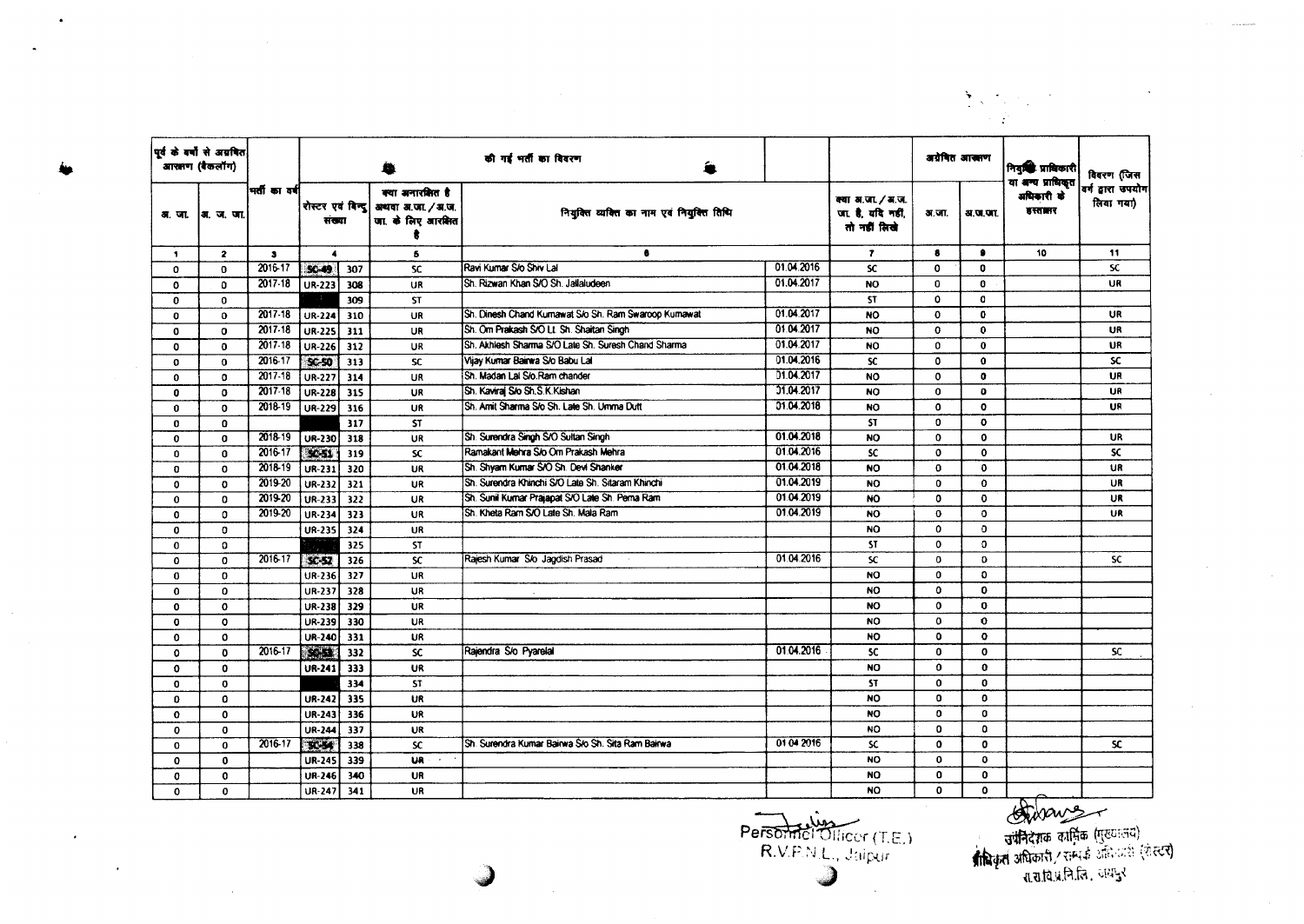|              |                                             |               |                             |     |                                                                                       |                                           |            |                                                     |                              | 張楚<br>in.                  |                                                 | $\sim 6\,\mathrm{G}$           |
|--------------|---------------------------------------------|---------------|-----------------------------|-----|---------------------------------------------------------------------------------------|-------------------------------------------|------------|-----------------------------------------------------|------------------------------|----------------------------|-------------------------------------------------|--------------------------------|
|              | पूर्व के वर्णों से अग्रणित<br>आखाण (बैकलॉग) |               |                             |     |                                                                                       | की गई मर्ती का विवरण                      |            |                                                     |                              | अग्रेषित आस्त्राण          | ۰,<br>नियुक्तिः प्राधिकारी<br>या अन्य प्राधिकृत | विवरण (जिस                     |
|              | अ. जा.  अ. ज. जा.                           | भर्ती का वर्ष | संख्या                      |     | क्या अनारसित है<br> रोस्टर एवं विन्दु  अध्यया अ.जा. ∕ अ.ज.<br>जा. के लिए आरक्षित<br>ŧ | नियुक्ति व्यक्ति का नाम एवं नियुक्ति तिथि |            | क्या अ.जा./अ.ज<br>जा. है, यदि नहीं,<br>तो नहीं लिखे | अ.जा.                        | म, ज.जा.                   | अधिकारी के<br>हस्तातर                           | वर्ग द्वारा सपयोग<br>लिया गया) |
| $\mathbf{1}$ | $\mathbf{z}$                                | $\bullet$     | $\blacktriangleleft$        |     | $\bullet$                                                                             | $\bullet$                                 |            | $\mathbf{r}$                                        | 8                            | $\bullet$                  | 10                                              | 11                             |
| $\mathbf 0$  | $\mathbf{o}$                                |               |                             | 342 | <b>ST</b>                                                                             |                                           |            | <b>ST</b>                                           | $\mathbf{0}$                 | $\mathbf 0$                |                                                 |                                |
| $\bf{0}$     | $\mathbf 0$                                 |               | UR-248 343                  |     | UR                                                                                    |                                           |            | NO                                                  | $\mathbf{0}$                 | 0                          |                                                 |                                |
| $\mathbf 0$  | $\mathbf 0$                                 | 2016-17       | $SC-55$                     | 344 | <b>SC</b>                                                                             | Sh.Sujeet Verma S/o Hem Raj Verma         | 01.04.2016 | <b>SC</b>                                           | $\mathbf 0$                  | $\mathbf{o}$               |                                                 | SC.                            |
| 0            | $\mathbf{o}$                                |               | UR-249                      | 345 | UR                                                                                    |                                           |            | <b>NO</b>                                           | $\mathbf 0$                  | 0                          |                                                 |                                |
| $\bf{0}$     | $\mathbf 0$                                 |               | UR-250 346                  |     | UR                                                                                    |                                           |            | <b>NO</b>                                           | $\mathbf{0}$                 | 0                          |                                                 |                                |
| 0            | 0                                           |               | UR-251                      | 347 | UR                                                                                    |                                           |            | <b>NO</b>                                           | $\bf{0}$                     | 0                          |                                                 |                                |
| 0            | $\mathbf{0}$                                |               | $UR-252$                    | 348 | UR                                                                                    |                                           |            | <b>NO</b>                                           | $\mathbf{o}$                 | $\mathbf{o}$               |                                                 |                                |
| 0            | $\mathbf 0$                                 |               | UR-253 349                  |     | UR                                                                                    |                                           |            | <b>NO</b>                                           | $\mathbf 0$                  | $\mathbf 0$                |                                                 |                                |
| $\mathbf 0$  | O                                           |               |                             | 350 | <b>ST</b>                                                                             |                                           |            | <b>ST</b>                                           | $\mathbf 0$                  | $\mathbf{0}$               |                                                 |                                |
| $\mathbf{0}$ | $\mathbf{0}$                                | 2016-17       | <b>KGN</b>                  | 351 | <b>SC</b>                                                                             | Sh Sugan Singh S/o Sh Dal Chand           | 01.04.2016 | SC.                                                 | $\mathbf{0}$                 | $\mathbf{0}$               |                                                 | SC.                            |
| $\mathbf 0$  | $\bf{0}$                                    |               | UR-254                      | 352 | UR                                                                                    |                                           |            | <b>NO</b>                                           | $\mathbf{0}$                 | $\mathbf 0$                |                                                 |                                |
| 0            | O                                           |               | <b>UR-255</b>               | 353 | <b>UR</b>                                                                             |                                           |            | <b>NO</b>                                           | $\mathbf 0$                  | $\mathbf{0}$               |                                                 |                                |
| 0            | 0                                           |               | UR-256 354                  |     | UR                                                                                    |                                           |            | <b>NO</b>                                           | $\circ$                      | 0                          |                                                 |                                |
| $\mathbf 0$  | 0                                           |               | <b>UR-257</b>               | 355 | UR                                                                                    |                                           |            | <b>NO</b>                                           | 0                            | $\mathbf 0$                |                                                 |                                |
| $\mathbf 0$  | 0                                           |               | $UR-258$ 356                |     | <b>UR</b>                                                                             |                                           |            | <b>NO</b>                                           | $\mathbf 0$                  | $\mathbf 0$                |                                                 |                                |
| $\mathbf 0$  | $\mathbf 0$                                 | 2017-18       | SCST                        | 357 | <b>SC</b>                                                                             | Sh.Ram Dayal Bairwa S/o.Narain Lal        | 01.04.2017 | <b>SC</b>                                           | $\mathbf{o}$                 | $\circ$                    |                                                 | <b>SC</b>                      |
| $\mathbf 0$  | o                                           |               | <b>UR-259</b>               | 358 | UR                                                                                    |                                           |            | <b>NO</b>                                           | $\mathbf{0}$                 | $\mathbf 0$                |                                                 |                                |
| 0            | $\mathbf 0$                                 |               |                             | 359 | ST                                                                                    |                                           |            | <b>ST</b>                                           | 0                            | $\mathbf 0$                |                                                 |                                |
| $\mathbf{o}$ | $\mathbf 0$                                 |               | UR-260                      | 360 | UR                                                                                    |                                           |            | <b>NO</b>                                           | $\mathbf 0$                  | $\mathbf{o}$               |                                                 |                                |
| $\mathbf{o}$ | 0                                           |               | UR-261                      | 361 | UR                                                                                    |                                           |            | <b>NO</b>                                           | 0                            | $\mathbf{o}$               |                                                 |                                |
| 0            | $\mathbf 0$                                 |               | UR-262                      | 362 | UR                                                                                    |                                           |            | NO.                                                 | $\mathbf 0$                  | $\mathbf 0$                |                                                 |                                |
| $\mathbf{0}$ | $\Omega$                                    | 2017-18       | $x - 1$                     | 363 | <b>SC</b>                                                                             | Rama Kant Verma S/o Ghyan Shyam Verma     | 01.04.2017 | <b>SC</b>                                           | $\mathbf 0$                  | $\mathbf 0$                |                                                 | <b>SC</b>                      |
| $\mathbf{0}$ | $\mathbf 0$                                 |               | UR-263                      | 364 | UR                                                                                    |                                           |            | <b>NO</b>                                           | $\mathbf 0$                  | $\mathbf 0$                |                                                 |                                |
| 0            | $\mathbf{0}$                                |               | UR-264                      | 365 | UR                                                                                    |                                           |            | <b>NO</b>                                           | $\mathbf{o}$                 | $\mathbf 0$                |                                                 |                                |
| 0            | $\mathbf{0}$                                |               | UR-265                      | 366 | UR                                                                                    |                                           |            | <b>NO</b>                                           | $\mathbf 0$<br>$\mathbf 0$   | $\mathbf 0$<br>$\mathbf 0$ |                                                 |                                |
| 0            | $\mathbf 0$                                 |               |                             | 367 | <b>ST</b>                                                                             |                                           |            | ST                                                  |                              |                            |                                                 |                                |
| 0            | $\Omega$                                    |               | $UR-266$                    | 368 | UR                                                                                    |                                           |            | <b>NO</b>                                           | $\bf{0}$                     | 0<br>$\mathbf{o}$          |                                                 |                                |
| 0            | $\mathbf{0}$                                |               | 230                         | 369 | SC.                                                                                   |                                           |            | <b>SC</b>                                           | $\mathbf 0$                  |                            |                                                 |                                |
| 0            | $\mathbf 0$                                 |               | UR-267                      | 370 | UR                                                                                    |                                           |            | NO.                                                 | $\mathbf 0$                  | $\mathbf{0}$               |                                                 |                                |
| 0            | 0                                           |               | UR-268                      | 371 | UR                                                                                    |                                           |            | <b>NO</b>                                           | $\mathbf{0}$                 | $\mathbf 0$                |                                                 |                                |
| 0            | $\mathbf{0}$                                |               | UR-269 372                  |     | UR.                                                                                   | $\mathbf{r}$                              |            | <b>NO</b>                                           | $\mathbf{o}$                 | $\mathbf{o}$               |                                                 |                                |
| 0            | $\mathbf 0$                                 |               | UR-270 373                  |     | <b>UR</b>                                                                             |                                           |            | <b>NO</b>                                           | $\mathbf{o}$<br>$\mathbf{0}$ | 0<br>$\mathbf 0$           |                                                 |                                |
| 0            | $\circ$                                     |               | UR-271 374                  |     | <b>UR</b>                                                                             |                                           |            | <b>NO</b>                                           |                              |                            |                                                 |                                |
| $\mathbf{o}$ | 0                                           |               | $\mathcal{A}_2(\mathbb{R})$ | 375 | <b>ST</b>                                                                             |                                           |            | <b>ST</b><br>寄<br>$\overline{\mathbf{x}}$           | $\bullet$<br>$\mathbf{o}$    | $\mathbf 0$                |                                                 |                                |
| $\Omega$     | $\Omega$                                    | P.            | $SC-60$ 376                 |     | <b>SC</b>                                                                             |                                           |            |                                                     |                              | $\mathbf{o}$               |                                                 |                                |

 $\sim$ 

 $\mathcal{A} \in \mathcal{A}$  .

 $\bullet$ 

REAL CONSTRUCTION

 $\mathbf{1}^{\top}$ 

 $\mathbf{L}$  $\mathbf{1}$ 

 $\mathbf{I}$